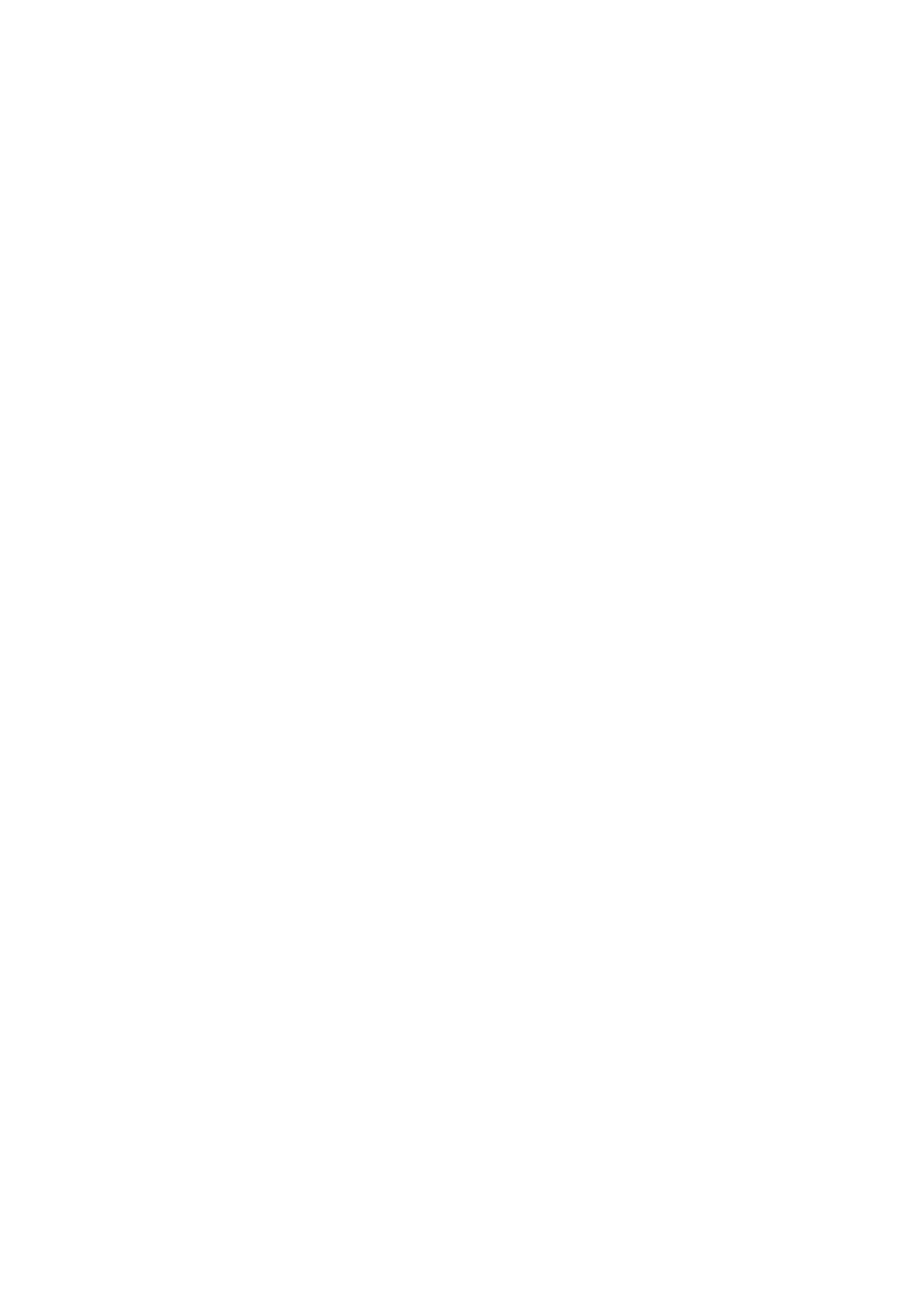# Rethinking Social Capital:

# *Global Contributions from Theory and Practice*

Edited by

Elisabeth Kapferer, Isabell Gstach, Andreas Koch and Clemens Sedmak

Cambridge **Scholars** Publishing

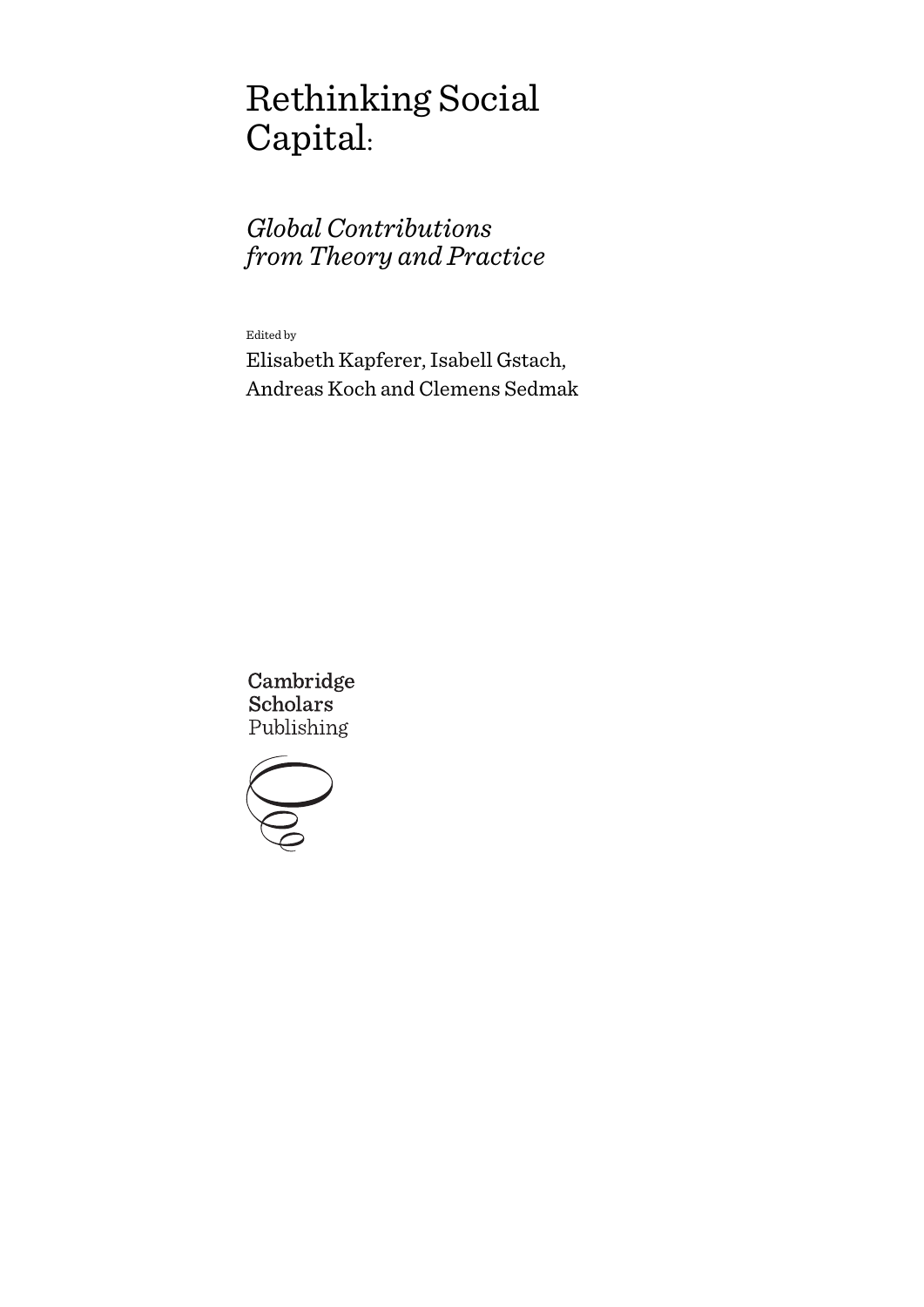Rethinking Social Capital: Global Contributions from Theory and Practice

Edited by Elisabeth Kapferer, Isabell Gstach, Andreas Koch and Clemens Sedmak

This book first published 2017

Cambridge Scholars Publishing

Lady Stephenson Library, Newcastle upon Tyne, NE6 2PA, UK

British Library Cataloguing in Publication Data A catalogue record for this book is available from the British Library

Copyright © 2017 by Elisabeth Kapferer, Isabell Gstach, Andreas Koch, Clemens Sedmak and contributors

All rights for this book reserved. No part of this book may be reproduced, stored in a retrieval system, or transmitted, in any form or by any means, electronic, mechanical, photocopying, recording or otherwise, without the prior permission of the copyright owner.

ISBN (10): 1-5275-0018-7 ISBN (13): 978-1-5275-0018-1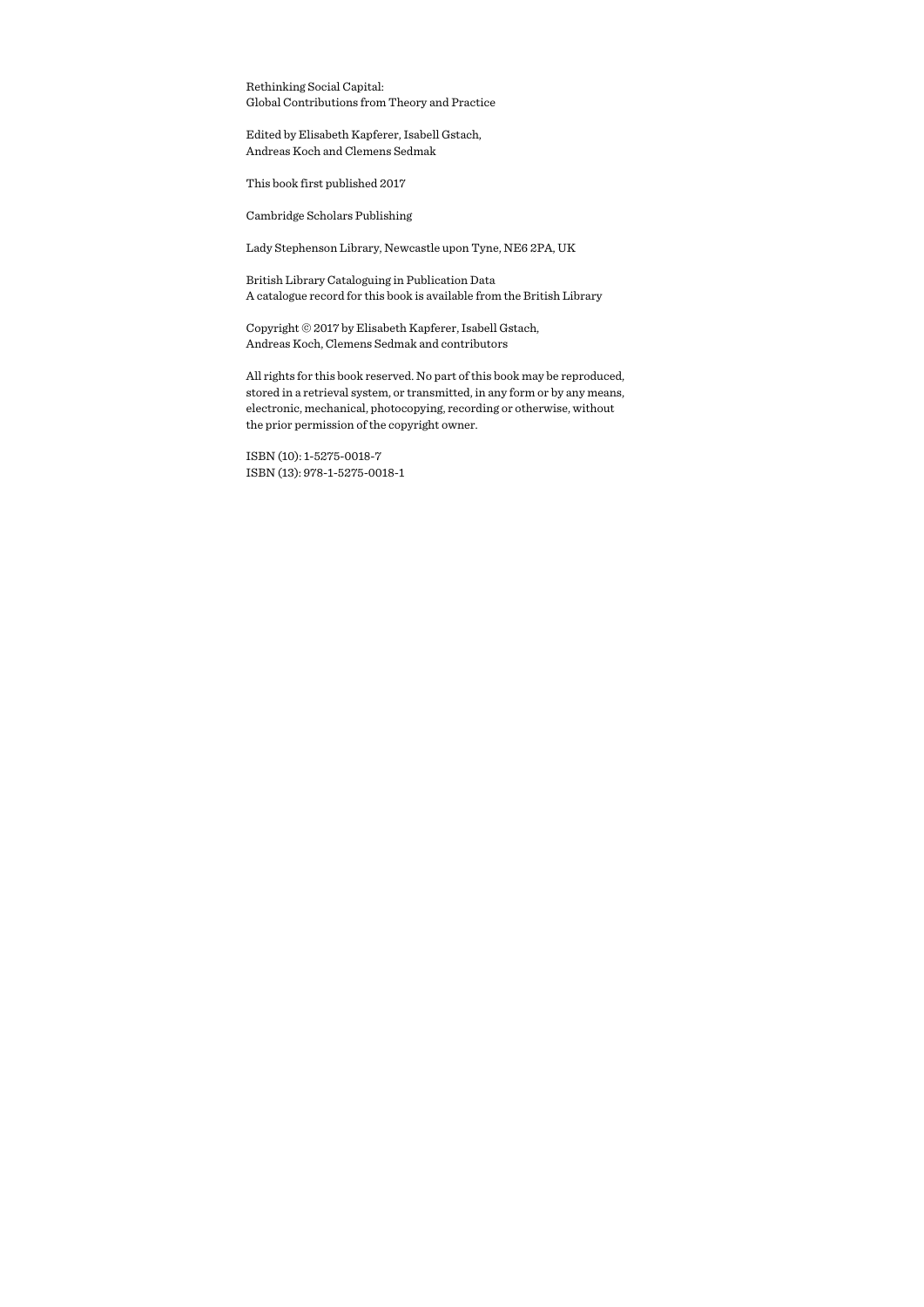## TABLE OF CONTENTS

| ELISABETH KAPFERER / ANDREAS KOCH                                                                                    |    |
|----------------------------------------------------------------------------------------------------------------------|----|
| Part I-Reflections on the Concept of Social Capital                                                                  |    |
| <b>ANDREAS KOCH</b><br>Capital, the Social and the Institution-                                                      |    |
| <b>CLEMENS SEDMAK</b>                                                                                                | 19 |
| <b>JENS S. DANGSCHAT</b><br>Bridging Societal Diversities—Who, Between Whom and Why?                                 | 39 |
| <b>SIEGLINDE WEYRINGER</b><br>"I don't want your civic engagement!"                                                  | 61 |
| <b>BENJAMIN GRÖSCHL</b><br>A Structure-Analytical View of the Relationship                                           |    |
| MARIO C. WINTERSTEIGER<br>"Dionysian" Bonds in "Apollonian" Perspective-<br>Reflections on the Driving Forces behind |    |
| <b>MÁRTON LENDVAY</b><br>Non-Human Components as Agents in the Social Assemblage  117                                |    |
| THOMAS J. LAMPOLTSHAMMER / JOHANNES SCHOLZ<br>Open Data as Social Capital in a Digital Society  137                  |    |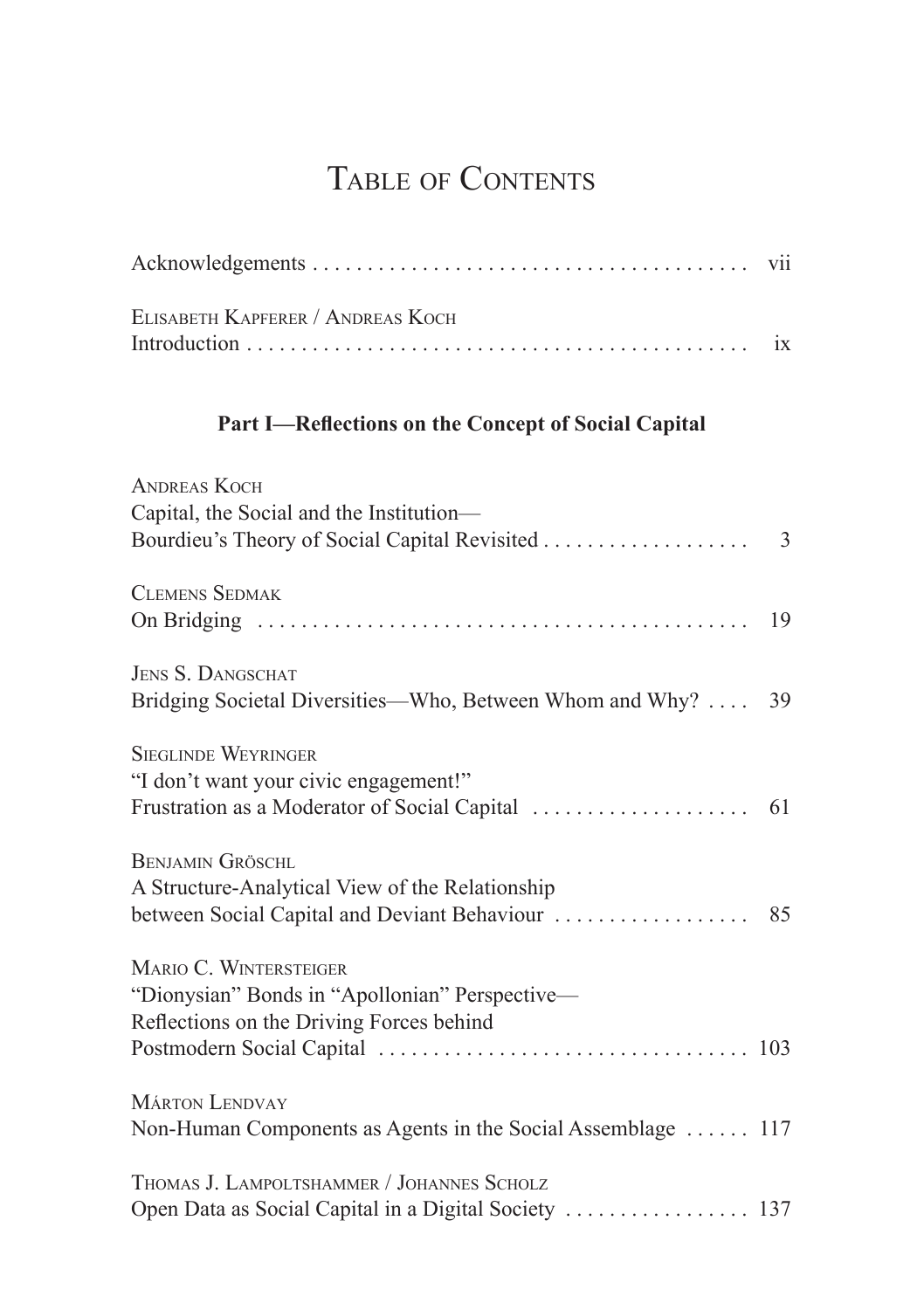### **Part II-Case Studies**

| KATJA NEUREITER / ALINA KRISCHKOWSKY /                         |  |
|----------------------------------------------------------------|--|
| <b>ULRIKE BRUCKENBERGER / MANFRED TSCHELIGI</b>                |  |
| Online Relationships as a Source for Social Capital:           |  |
| How Knowledge Sharing can be Supported Between Generations 153 |  |
|                                                                |  |
| PAUL KADETZ                                                    |  |
| Social Capital in Crisis: The Complex Relationships            |  |
| Between Community, Sociality, Inequality and Resilience  171   |  |
|                                                                |  |
| LAURA M. WESTHOFF                                              |  |
| Social Capital and Political Change                            |  |
|                                                                |  |
|                                                                |  |
| URSULA TRUMMER / SONJA NOVAK-ZEZULA / ARILD AAMBØ              |  |
|                                                                |  |
|                                                                |  |
| MARTIN MAYR                                                    |  |
| Cattle Trading on the Sidelines—                               |  |
|                                                                |  |
|                                                                |  |
| <b>GEORG WIESINGER</b>                                         |  |
| Social Capital in Rural Development,                           |  |
|                                                                |  |
|                                                                |  |
| ISABELL GSTACH / ELISABETH KAPFERER                            |  |
|                                                                |  |
| How can Public Participation Projects Generate Social Capital? |  |
| A Case Study of the Austrian Social Festival                   |  |
|                                                                |  |
|                                                                |  |
| <b>RACHID TOUHTOU</b>                                          |  |
|                                                                |  |
|                                                                |  |
|                                                                |  |
|                                                                |  |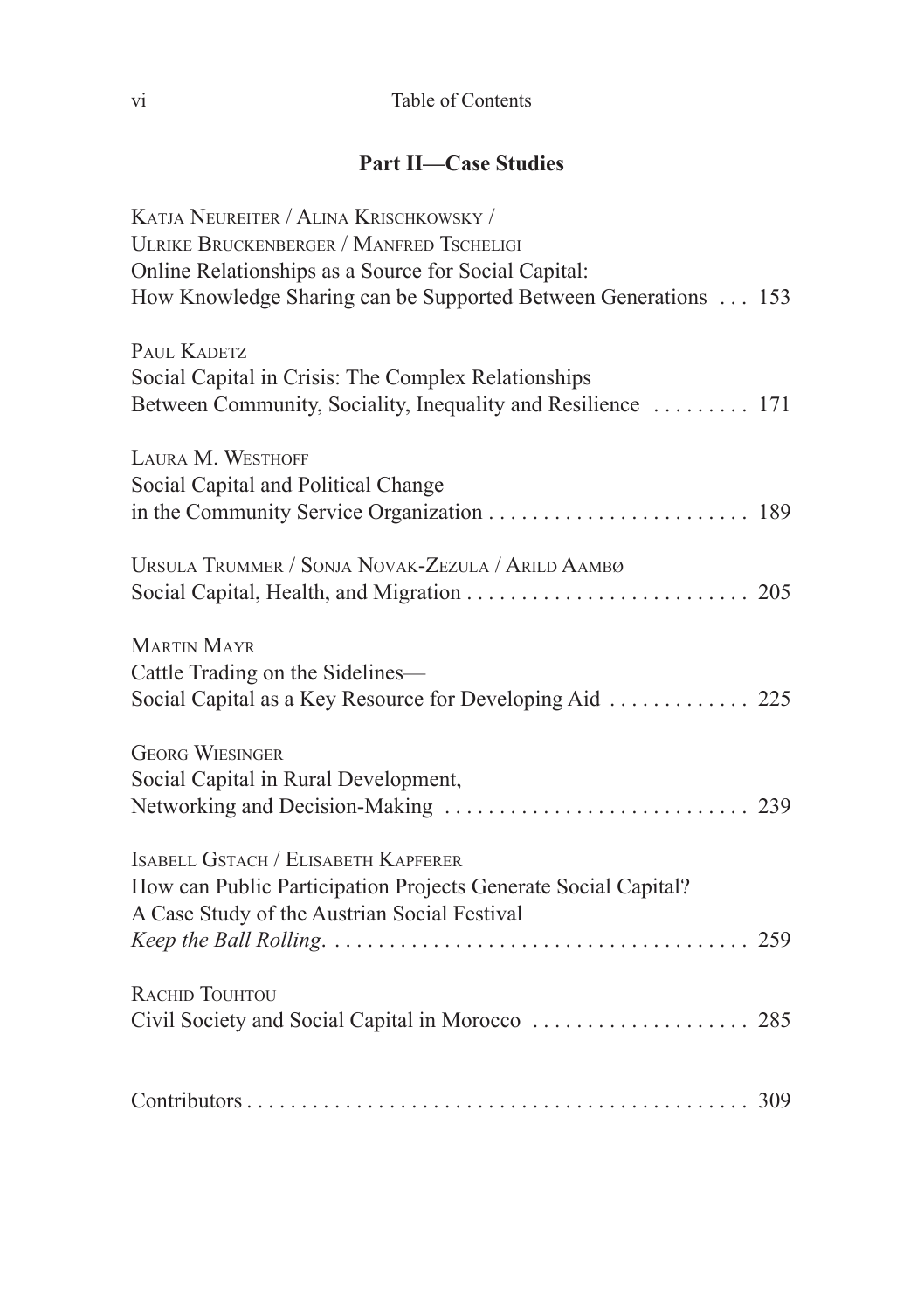### ACKNOWLEDGEMENTS

It is thanks to the help of many people and institutions that the project "Rethinking Social Capital"—the conference held in Salzburg in March 2015 as well as the conference proceedings published in this volume could be realized.

The starting point for "Rethinking Social Capital" was the Austrian social festival *Keep the Ball Rolling.* (www.tu-was.at—German only, see also the editors' volumes published with CSP in 2012, 2013 and 2016: "The Logics of Change. Identity, Place, Poverty, and Social Transformation Mechanisms", "Strengthening Intangible Infrastructures", as well as "Appreciating Local Knowledge"). Since its beginning in 2011, *Keep the Ball Rolling.* has been scientifically monitored by an interdisciplinary team of researchers at the *Centre for Ethics and Poverty Research* at the Paris Lodron University of *Salzburg, Austria* (*CEPR*) and the *international research centre for social and ethical issues* in Salzburg (*ifz Salzburg*). We are grateful to the "Sinnstifter" (a consortium of Austrian private foundations) for their commitment to and financial support of the social festival over the past years.

As to the conference, we want to express our thanks to the *Salzburg Ethik Initiative* for their financial support as well as to our colleagues at the CEPR and the ifz Salzburg for their support in holding the conference and for the opportunity to host it at the institutions' premises. As to the conference proceedings, we want to cordially thank all our contributors for their efforts and their disciplined cooperation in finalizing this volume. For careful proofreading we express our gratitude to Nicola Santamaria—and we do so also on behalf of our contributors. We thank Karin Berner for her precise work with the layout of the manuscript. Finally, we are grateful to Cambridge Scholars Publishing for again granting us the opportunity to publish these conference proceedings as a sequel to the aforementioned volumes and for their cooperation and support.

> www.uni-salzburg.at/zea www.ifz-salzburg.at

Elisabeth Kapferer, Isabell Gstach, Andreas Koch, Clemens Sedmak

March 2017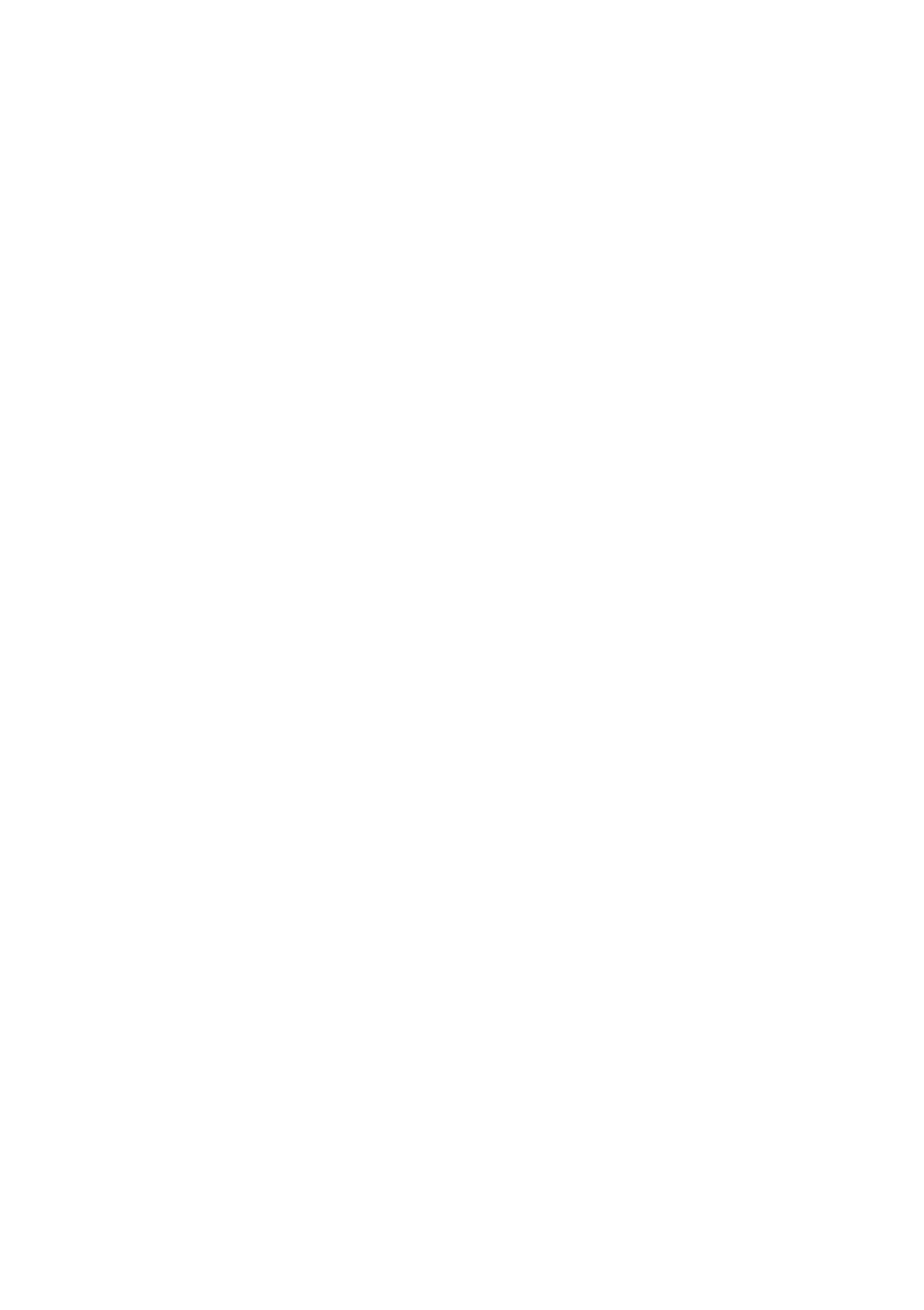### **INTRODUCTION**

### ELISABETH KAPFERER / ANDREAS KOCH

Concepts of social capital play a well-established role in a number of academic disciplines and continue to grow in popularity in the discourses of the sciences as well as those of civil society and social practice. The relevance of social capital as an individual, collective and universal resource has often been described in literature, as have its most common manifestations such as shared values and norms or reciprocal trust. Commonly membership of clubs or associations is considered here as a reference point, but also other links such as kinship, friendships, neighbourhoods, job relations, social strata, local and regional ties etc., are acknowledged as important. While on the one hand generating apparently positive effects, being based on a kind of belonging—a belonging that is not always of one's own choice however—on the other hand social capital also contributes to social inequalities and an unequal distribution of power as well as inequalities in capabilities and opportunities to engage in social life. In a nutshell, social capital is discussed quite controversially on the basis of different conceptualizations influenced, e.g., by Robert D. Putnam, James Coleman or Pierre Bourdieu. but nevertheless as an element that is fundamental and constitutive of various forms of societal coexistence and wellbeing.

This volume, "Rethinking Social Capital", represents the extended proceedings from a two day conference held in Salzburg, Austria, in March 2015 dedicated to bringing together researchers and practitioners from different scientific disciplines. The volume comprises the contributions to this conference and is supplemented by a number of further reflections and case studies provided by specialists from all over the world. Their shared concern is to step out of well known paths of discourse and to follow distinct trains of thought about social capital: the phenomenon, its theoretical and philosophical reflection, methodological comprehension as well as the issues and challenges of its practical application.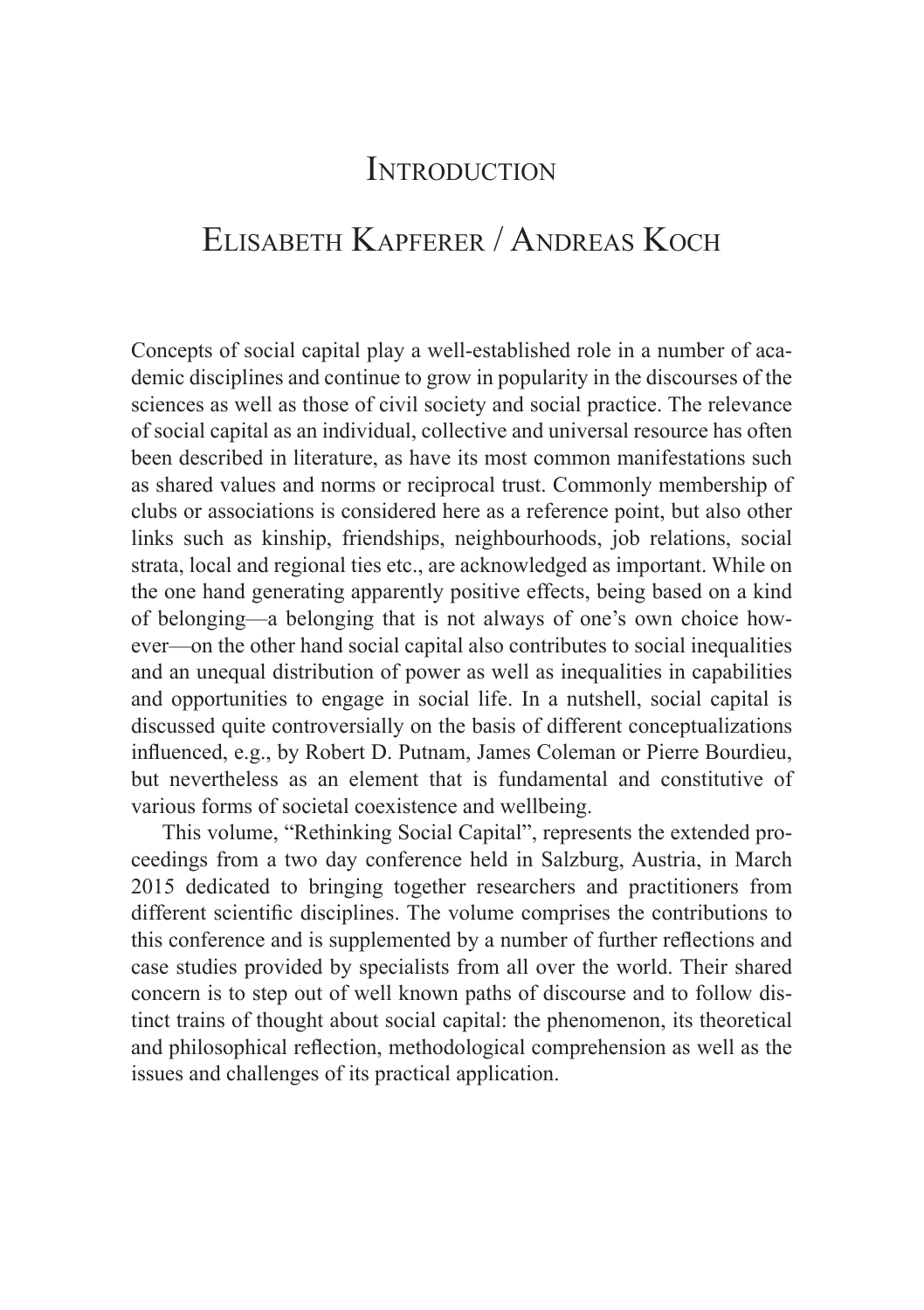#### Part I—Reflections on the Concept of Social Capital

The contribution of Andreas Koch questions the usefulness of the capital approach in social relations. While economic capital serves as a means of exchange, a means of value hedge, and a unit of calculation, it is less obvious whether social capital can be associated with these attributes. Based on this problem of analogy the paper addresses three common questions. Is the close dependence on the concept of a capital-based approach still adequate to describe forms of social (inter-)actions? What meaning can be addressed to "things" that are not captured by (different sorts of) capital? What relationship can be assumed between individual resources (capital) and collective contexts (institutions)?

Clemens SEDMAK directs the reader's attention to the bridging function of social capital. His argument here is that, compared with the bonding function of social capital, the quality of bridging capital is more inclusive and involves ties between heterogeneous social entities. By drawing empirical, semantical, and metaphorical analogies with the notion of the bridge he clearly points out the versatile functions and meanings bridges have in our lives. With these imaginations of bridges in mind Sedmak then illustrates their real impact on social capital by the introduction of three examples.

One function of social capital can be seen in its quality as a means of mitigating social inequality and supporting social cohesion. To emphasize this function seems to be important when taking increasing inequalities and injustices in contemporary capitalistic societies into consideration. One option of strengthening ties between people of different social classes is to refer social capital measures to social spaces, i.e. the environment that immediately affects human interactions. Jens DANGSCHAT reflects upon this idea by focusing on cities as breeding grounds for utilizing social capital as a "social bridging tool" in urban diversity management strategies.

The fact that good ideas and strategies can incorporate non-intended problematic side effects is illustratively demonstrated by Sieglinde Weyringer's contribution. She analyses three community projects in South America, Africa, and Europe by focusing on their initial positive purposes and where they ultimately ended up. Misunderstandings, due to cultural differences, a lack of knowledge and adequate communication relationships, lead to frustration with and refusal of the projects by the beneficiaries in all these cases. By making the possibility explicit that social capital efforts do not necessarily result in positive outcomes the paper concludes with the suggestion of incorporating a multi-perspective approach including geographical, historical, and cultural contexts in a tailored way.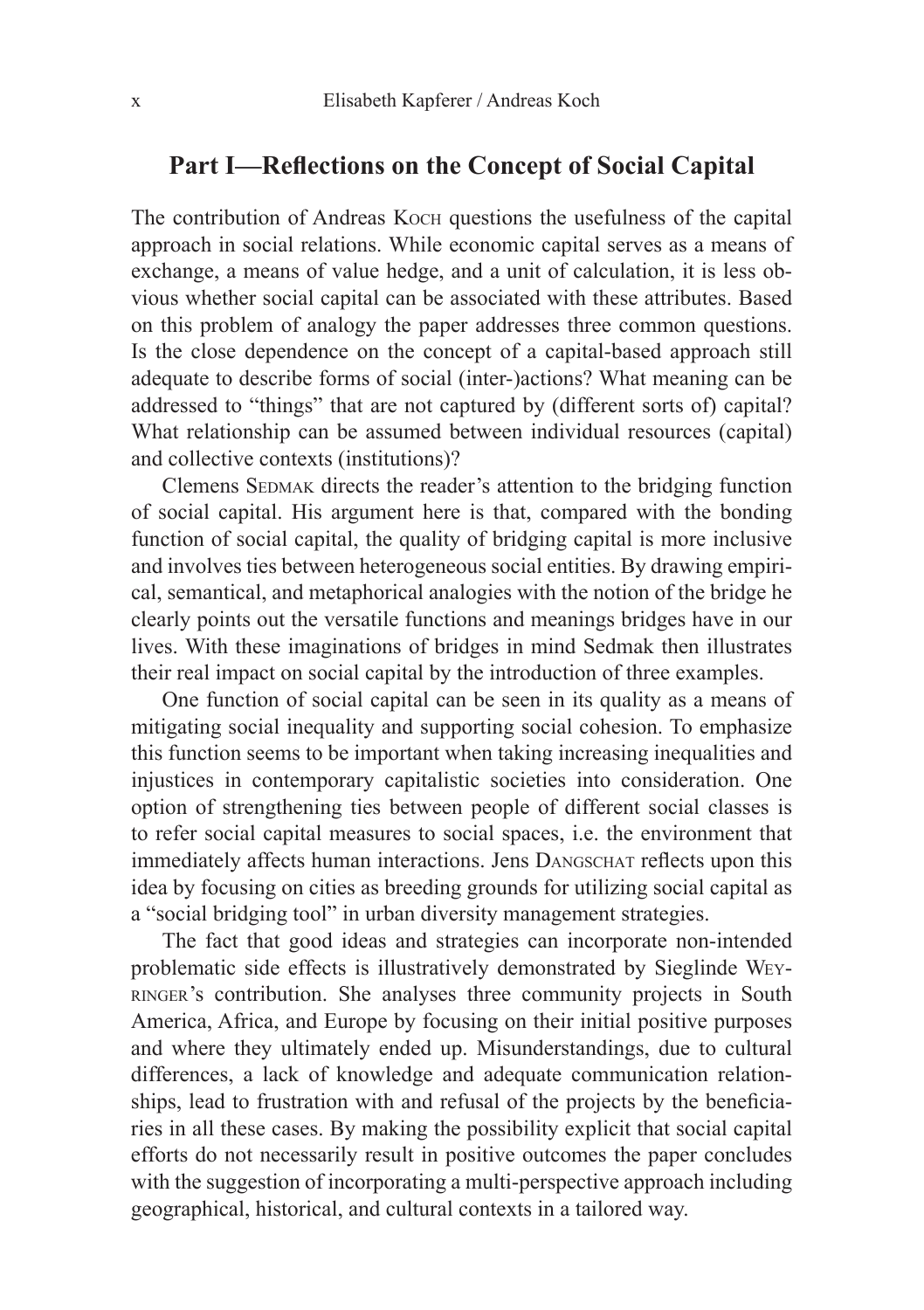#### Introduction

A similar discourse is delineated by Benjamin Gröschl. He investigates the carrying capacity of social capital concepts with respect to their flexibility to include deviant behaviour. Social capital very much rests upon trust and solidarity in communities of more or less similar members. If these can be assumed as fundamental ingredients of collective well-being then the question of the resilience of social networks can be raised. Is it possible to deal with deviant behaviour—from an insider perspective of affected communities—in a credible way? In trying to find an answer Gröschl applies an equation-based mathematical approach.

The issue of network or community resilience is also discussed by Márton LENDVAY. His approach, however, does not take the durability of networks into consideration, but introduces the idea of extending the imagination of social networks to non-human actors such as computers, fences or contracts. In particular he refers to watermelons as non-human actors in an empirical case study located in southeast Hungary. He argues that watermelons, by incorporating a great deal of individually and collectively assigned identifications, act "as if" they were humans. In doing so, they then can be understood as important nodes in hybrid social networks.

The metamorphosis of social capital towards a more fluid understanding of their ingredients is also captured by the contribution of Mario WinTersTeiger. In postmodern societies it seems no longer possible to deal with trust or solidarity using a simple binary distinction of "given" or "notgiven". Instead, smooth transitions of socially capitalized interactions with subtle differentiations in temporal, spatial, and social contexts lead to a more suitable understanding of what is going on in communities. Referring to Nietzsche's philosophy, Wintersteiger concludes that the Apollonian cultivation of myths and aesthetics is a prerequisite for stabilizing today's Dionysian understanding of social capital.

The contribution of Thomas LAMPOLTSHAMMER and Johannes SCHOLZ can be read as a practical instance of the aforementioned theoretical reflections as it discusses the role of open data as a new, hybrid and fluid form of social capital in digital societies. Technological change has reinvented an old idea of sharing collective goods—the idea of the commons that can be found in software licenses, car sharing, or social co-housing projects. Open data can be seen as a necessary precondition for all of these sharing efforts. By presenting two already realized open data projects the chapter highlights the relevance of open data as resources for fuelling social capital. This contribution also serves as a bridge to the second set of chapters dealing with applications of social capital concepts in various domains.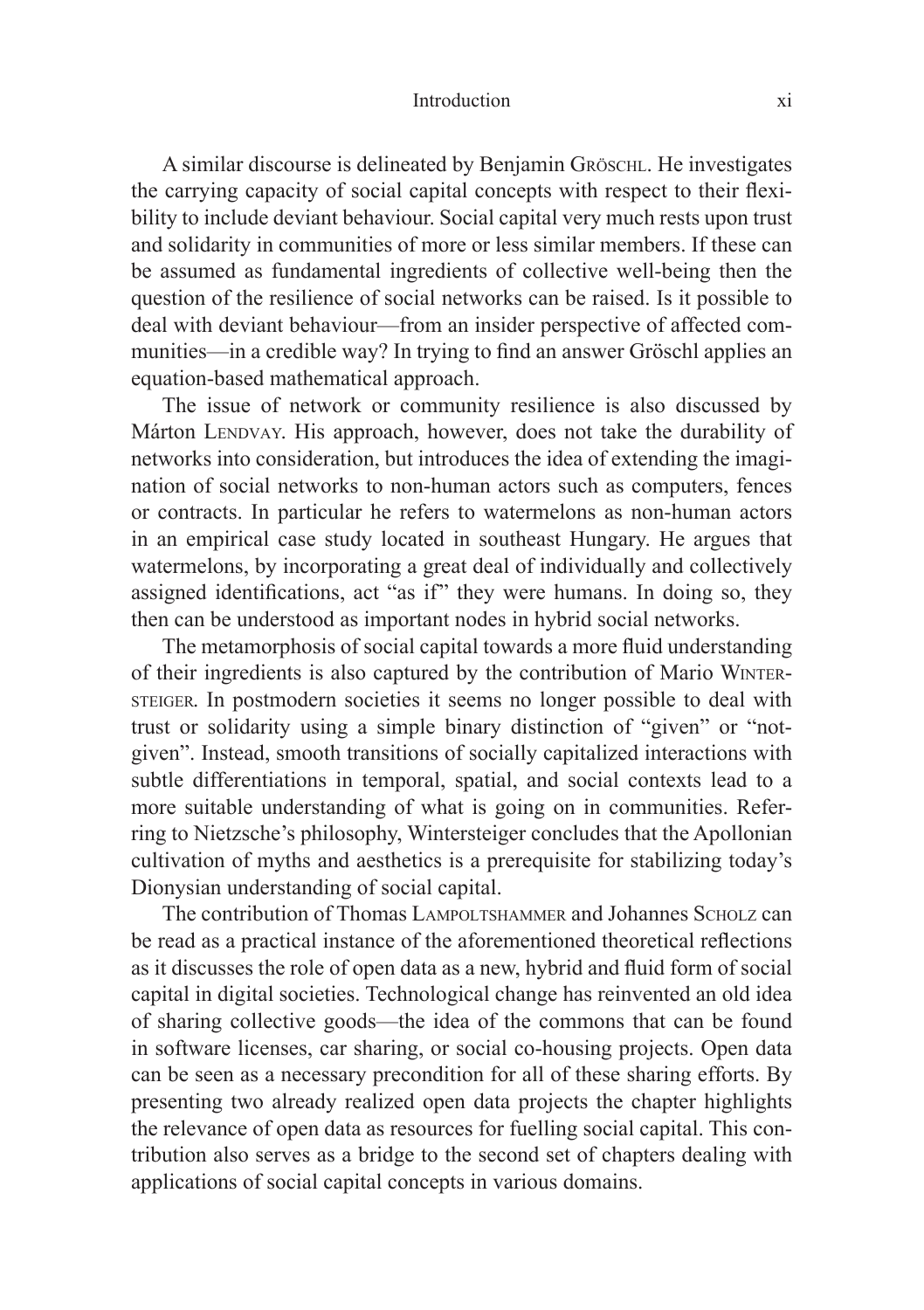### **Part II-Case Studies**

In the opening chapter of this second set, Katia NeureiTer, Alina Krisch-KoWsKy, Ulrike bruCKenberger and Manfred TsCheligi emphasize the importance and value of work life experience and professional knowledge—during employment, but also after retirement. Employment not only provides us with the necessary material means for a living but also creates meaning and relationships, or social capital. In the course of the European project *ProMe* an online platform was established to foster exchanges between older and young adults, people in occupations and those who are retired, in order to facilitate collaborative engagement and foster relationships that activate intellectual capital. Based on a survey conducted with participants in *ProMe* between 20 and 93 years old, the authors discuss what qualities such a platform requires in order to successfully support cooperative engagement across generations.

The flooding of the city of New Orleans during hurricane Katrina serves as the background for Paul KADETZ to study the dynamics of social capital in crisis: he examines the social impact the disaster had on two different minority groups in the city who already showed different levels of social capital prior to the hurricane and in the light of the catastrophe showed different coping patterns. Findings from more than 150 in-depth interviews give insights into the complex relations between social cohesion, trust and equality and their impact on social capital, with consequences for a community's ability to overcome adversities and for community resilience.

The chapter by Laura M. WESTHOFF also refers to a U.S. located exemplary episode, namely to the building and growing of the Community Service Organization (CSO), its foundation in 1947 and its development in the following years. The CSO played a significant role in California's multi-ethnic civil rights movement and in establishing citizenship practices among marginalized Mexican American farmworkers and Mexican immigrant communities as a form of social capital. Westhoff shows how the CSO and its leaders succeeded in fostering social capital, political inclusion, social and economic security for marginalized citizen farmworkers while at the same time their practices excluded those immigrant workers who did not enjoy citizenship and contributed to their further discrimination.

Immigrants, again, are the protagonists in the following examination by Ursula Trummer, Sonja Novak-Zezula and Arild AAMBø. They focus on the interplay between health and migration and, in particular, the significance of social capital with respect to both. Depending on their personal background migrants can be more affected by inequalities, including health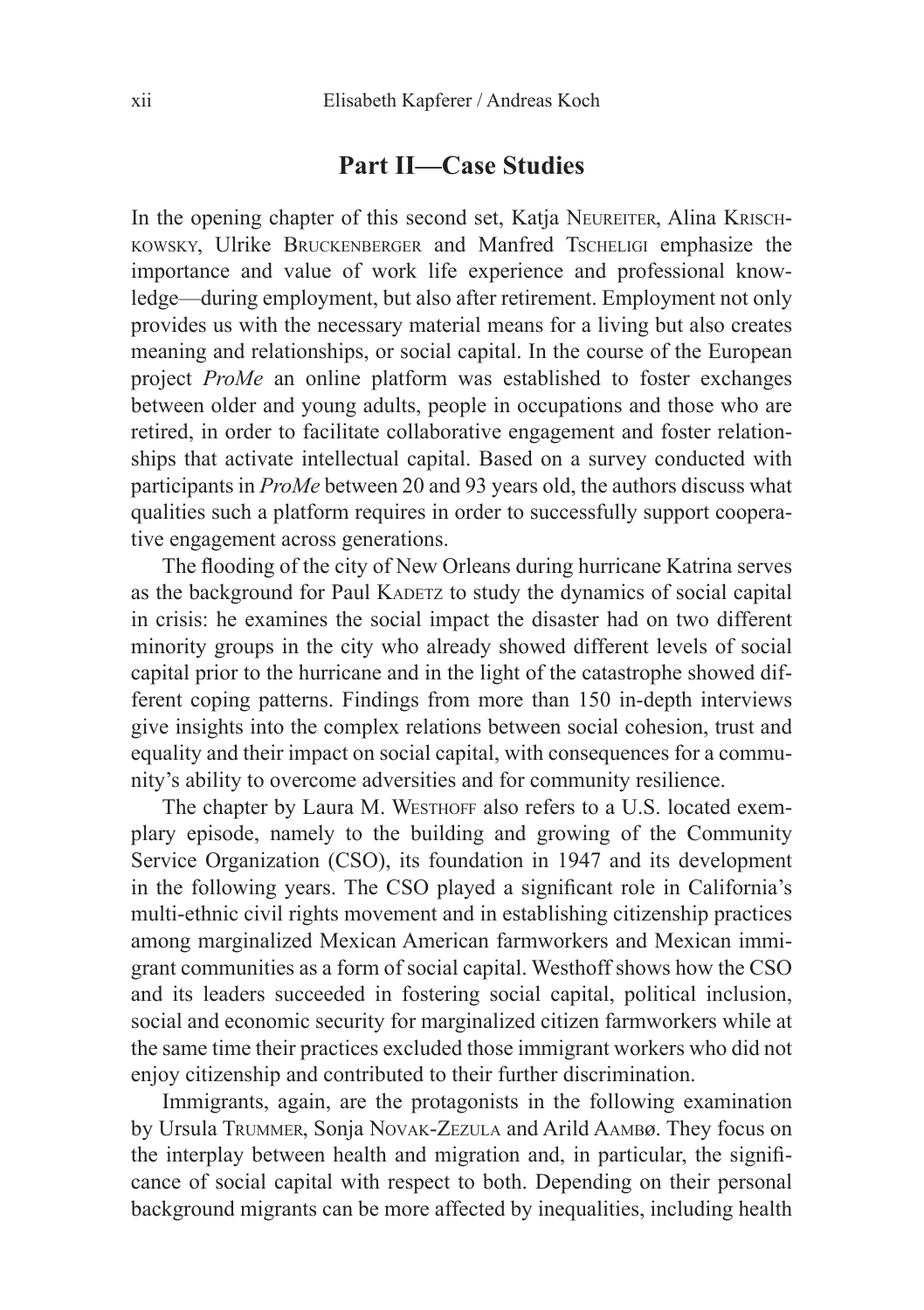#### Introduction

inequalities, than native residents. While health research provides plenty of evidence on the general importance of social capital to physical as well as psychological health, little attention has yet been paid to migrants' strategies to gain and make use of social capital. The authors address this point by looking exemplarily at Turkish women living in Austria. Data from qualitative interviews shows that social capital, though significant, is by no means a panacea. In daily life and with regard to health and well-being social relations can be supportive as well as restricting. Social capital, however, in its many facets, appears as seminal in order to describe, analyse and understand their dynamics and impact.

Martin MAYR adds to this volume with a field report from a development aid worker's perspective in Western-Bahia, Brazil. Since 1993 he has been involved in all kinds of work in the field of agrarian development of poverty areas and has experienced the relevance of social capital as well as the implications of its lack. His report includes accounts of two specific development projects, both aimed at assisting small farmers in cooperating instead of struggling alone, in organizing their community and to collectively take matters into their own hands. Mayr's experience also tells us about expectations and disappointments, goals and failures, about (probably essential) high hopes and (presumably inevitable) basic struggles and efforts.

The following chapter by Georg Wiesinger transfers the issue of social capital in rural development, networking and decision-making from rural Brazil to peripheral areas in Austria. Drawing on two research projects Wiesinger discusses the role of social capital regarding the question of why some remote areas affected by rural decline struggle more than others whilst other areas are better able to defy unfavourable conditions and thrive. Applying Pierre Bourdieu's concept of "habitus" on a territorial level and combining it with social capital concepts as introduced by Robert D. Putnam, he concludes that rural development policy should pay a lot more attention to social capital and its crucial importance for strengthening local networks and successfully implementing innovative initiatives and development strategies.

One specific instance for an initiative aimed at fostering community well-being and social cohesion in peripheral regions can be found in the Austrian social festival *Keep the Ball Rolling*.—Isabell GSTACH and Elisabeth KAPFERER in their contribution present the idea behind the festival and discuss if and how the objectives set by its initiators could be reached in the regions where it has hitherto taken place. Findings from the scientific monitoring of the project applying combined methods suggest certain patterns in the development of relations, networks, trust, recognition and, hence,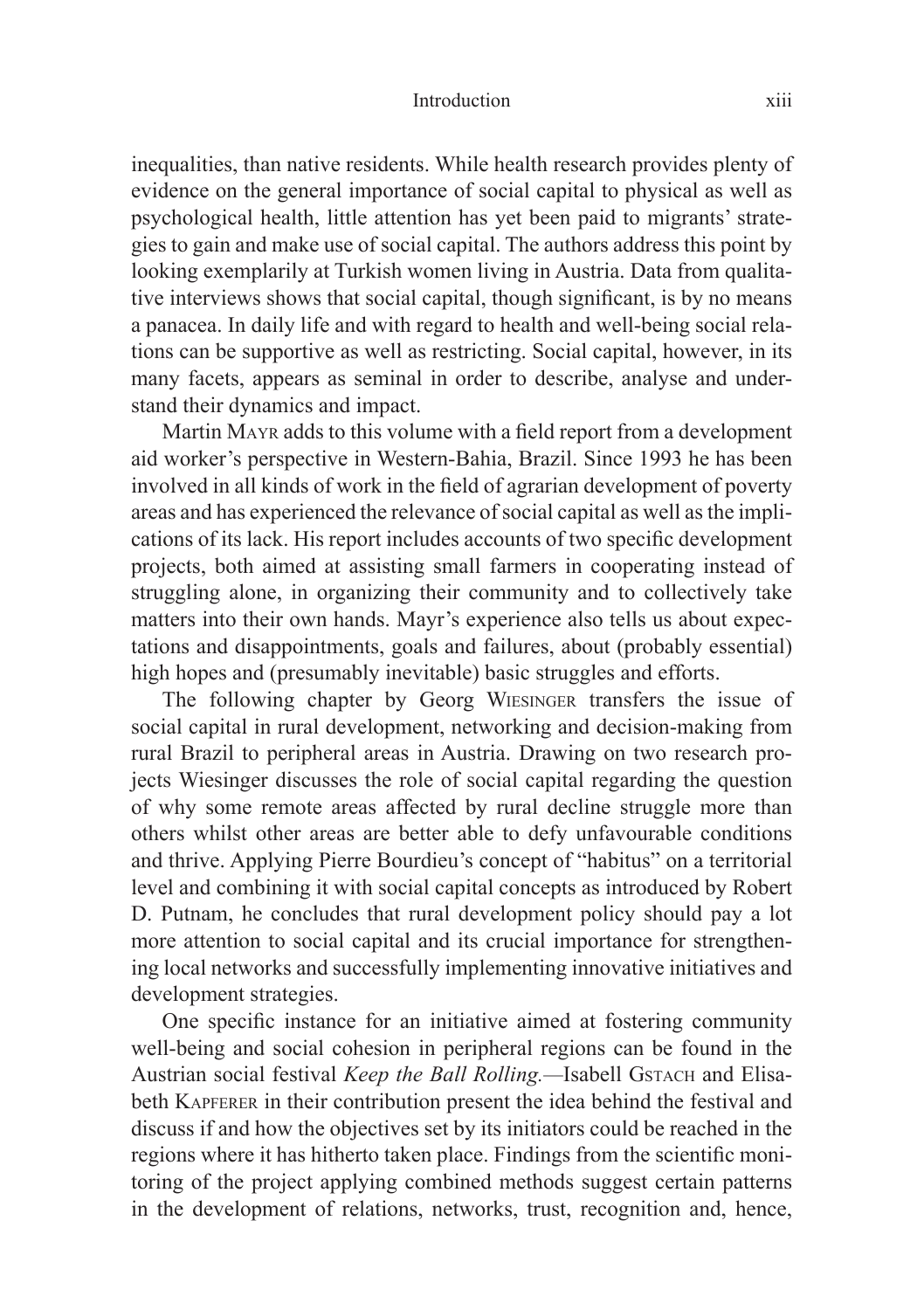social capital. The phases of development that could be identified in this case study also clearly point to the significance of allowing time for such initiatives to prosper.

The concluding chapter expands the perspective from local to national level and from local communities to the development of a political system and society. Rachid TouhTou directs our attention to Morocco, pre and post the 2011 Arab Spring. He portrays the emergence of civil society activism, such as volunteering, as a new form of social capital that during the democratization phase in Morocco ought to be translated into political capital. The author discusses not only different dimensions (religious, cultural and historical) of volunteering in civil society but also its impact on new forms of doing politics. Touhtou explores whether civil society can contribute to good governance practices and mechanisms. Generally, its impact appears rather limited, for reasons to be found as much in the political system as in civil society itself and in its interplay with the public sector. Encouragingly, however, some recent examples also show the potential inherent to civil society activism as an "engine of democracy" and to civil society NGOs as new protagonists in (speaking with Nancy Fraser) societal "needs talk".

The contributions in this volume aim to open up new perspectives on social capital and ways to acquire and nourish, maintain and foster it as well as to discuss the manifold desirable and undesirable implications of social capital. They come from researchers and practitioners with different backgrounds including sciences such as sociology, philosophy, social geography, economics, health studies, history, interpersonal communication studies and cultural studies, as well as social practice in development aid. The volume hence addresses a broad audience from diverse disciplines coming both from academic fields and from practice.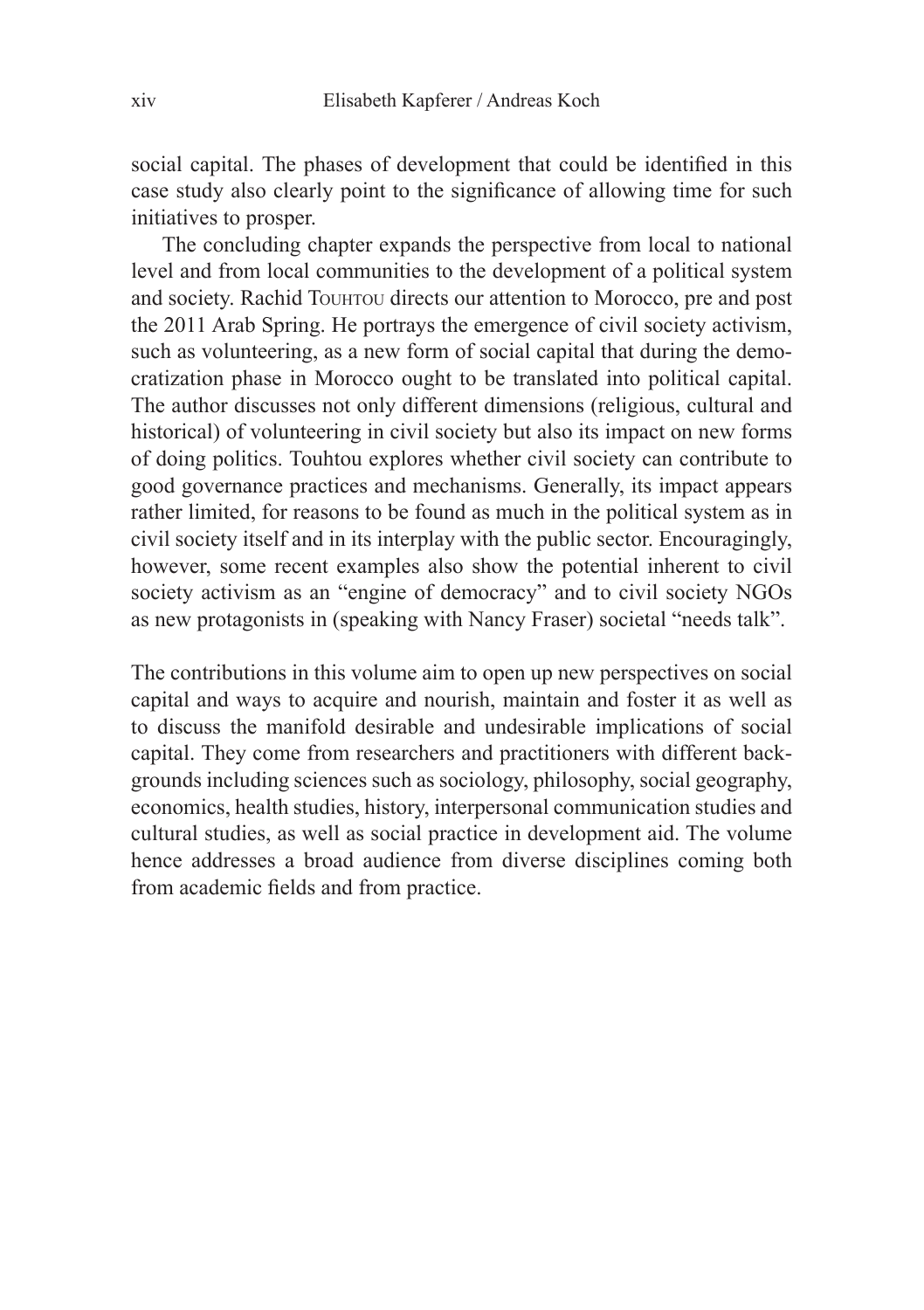## PART I

# REFLECTIONS ON THE CONCEPT OF SOCIAL CAPITAL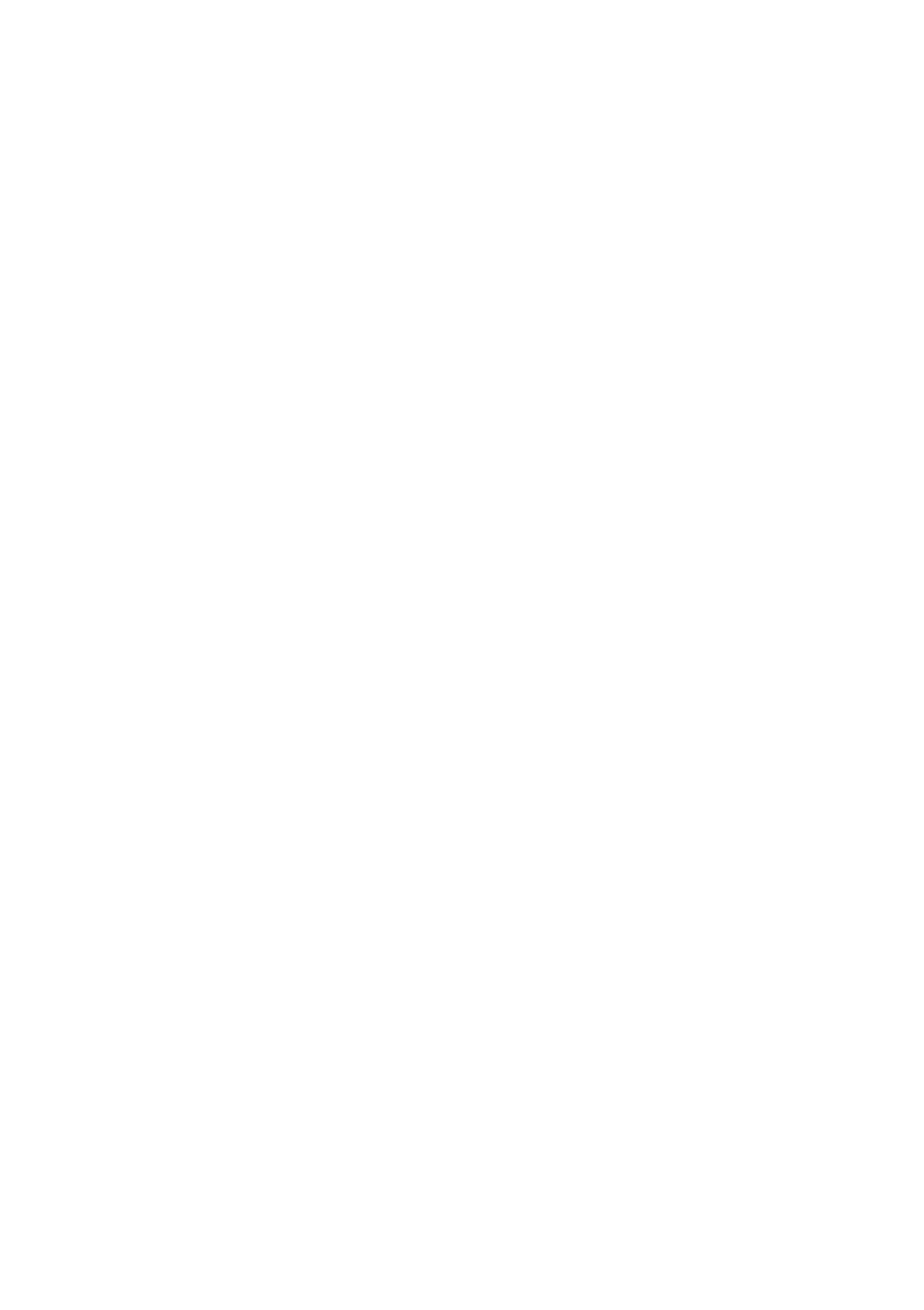### CAPITAL, THE SOCIAL AND THE INSTITUTION— BOURDIEU'S THEORY OF SOCIAL CAPITAL REVISITED

### ANDREAS KOCH

### **Introduction**

Bourdieu's approach, in order to justify the incorporation of capital into the cultural and social realms, rests on the idea that the creation, consolidation, and transformation of social relations takes time to evolve. "The social world is accumulated history, and if it is not to be reduced to a discontinuous series of instantaneous mechanical equilibria between agents who are treated as interchangeable particles, one must reintroduce into it the notion of capital and with it, accumulation and all its effects" (Bourdieu 1986: 241). Availability and utilisation of social relations, of interacting with other individuals, are not realised in an environment that provides instantaneous linkages without any reference or framing. Capital, understood as "accumulated labour", takes time to be recognised as trust, solidarity, or empathy. The question raised here is whether the idea of capital is (still) an adequate context to understand and represent social actions.

Two alternative theories are assumed to be worth using to confront the social capital theory of Bourdieu in order to describe, explain and understand the meaning of social relations—one is actor-network-theory (ANT) that does not neglect Bourdieu's idea of capital as a means for social distinction but puts it as a specific subset of objectives among many others (Latour 2005), and the other theory is system theory which argues for communication as a basic means in social relations (Luhmann 1997). Considering these theories as relevant alternative approaches does not insinuate a blind spot in the social capital approach. In fact, there are other theoretical reflections within the general discourses on social capital which evolve from a strong relation to social capital as an individual capital resource, such as Coleman's (1988) functional approach or Putnam's (2002) systemic approach. Furthermore, Bourdieu (1986: 241) himself criticises an economic reductionism of the capital concept. Nevertheless, his thinking remains embedded into a capitalistic-economic perspective with negative and positive effects (Nassehi & Nollmann 2004: 11).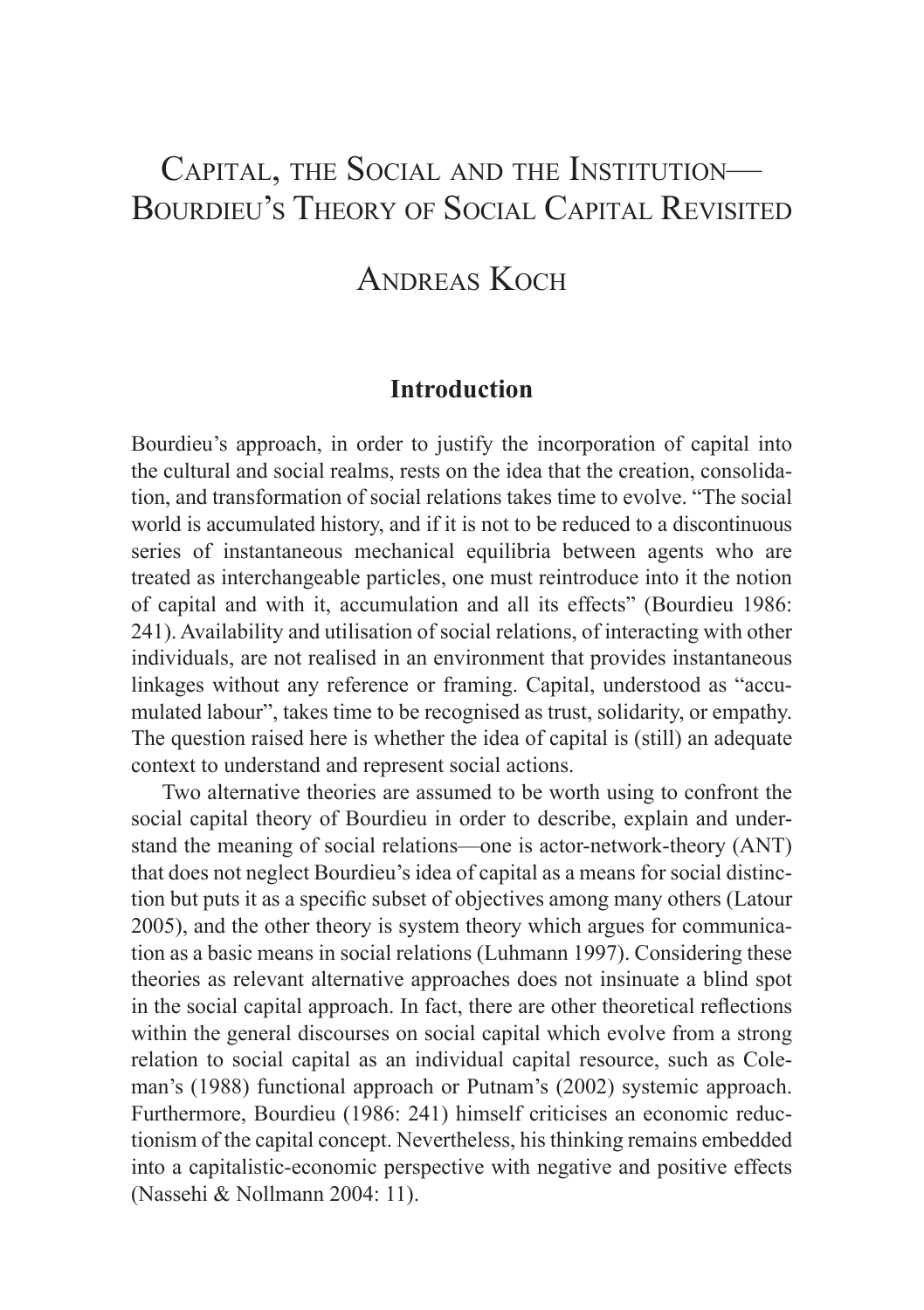The above general question aims at approaching three domains of social mechanisms that are closely related to the purpose of capital-based explanations and can be delineated in the following way:

- *Is the close dependence on the concept of a capital-based approach still adequate to describe forms of social (inter-)actions?* This question reassesses basic characteristics of economic capital and the justification for translating it into cultural and social contexts.
- *What meaning can be addressed to "things" that are not captured by (different sorts of) capital?* Social mechanisms (actions, interactions) are associated with and associated by many "human and non-human"1 objects necessary to live and survive as human being which are not appreciated by social capital.
- *What relationship can be assumed between individual resources (capital) and collective contexts (institutions)?* The introduction of social capital has in part been justified by the sociological approach of a class society. This approach will be compared with a functional perspective of social differentiation.

The three questions will then be conclusively analysed using the phenomenon of socio-spatial homogenisation in order to demonstrate an application domain where an exclusive capital approach does not fully embrace the structures and processes which contextualise social (inter-)actions.

### The capital domain of social capital

Many contemporary societies (at least of the Western world) are intuitively dealing with a contradiction: on the one hand we are facing the fact that more and more spheres of our lives are determined by economic principles of efficiency and profit-motive, on the other hand we are reluctant to consider our behaviour as the result of rational choices (homo oeconomicus). The idea of capitalising social relations may thus be convincing and dubious at the same time.

Bourdieu (1986: 248) defines social capital as "the aggregate of the actual or potential resources which are linked to possession of a durable

<sup>&</sup>lt;sup>1</sup> Ouotation marks are used here to indicate that the sharp distinction between the two worlds is somewhat artificial and will be resolved later in the paper.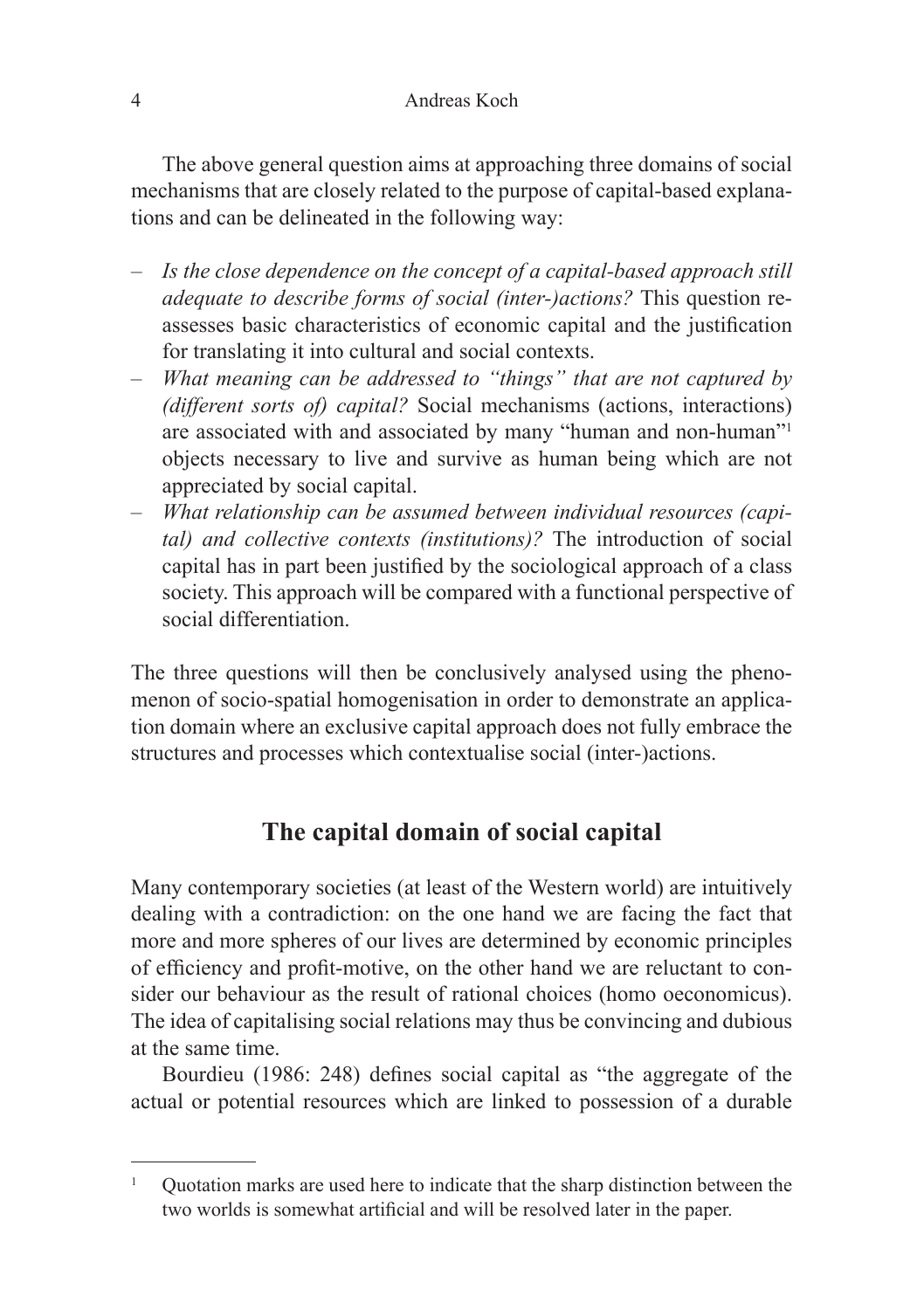network of more or less institutionalized relationships of mutual acquaintance and recognition". With this definition an actor-centred and utilitarian perspective prevails that not only presupposes the affiliation to one or many social networks as a constituent characteristic, but also assumes knowledge about the structure and function(s) of these. Networks vary significantly in size and complexity; they can be concrete and manageable as, for instance, families and cliques as well as abstract and opaque, as is the case for associations, organisations, labour markets, or electoral rolls.

Furthermore it is remarkable that the unit of value, the currency, is implicitly given by solidarity, reciprocity, and trust, expressed explicitly as network connections, however. "The volume of the social capital possessed by a given agent thus depends on the size of the network of connections he can effectively mobilize and on the volume of the capital (economic, cultural or symbolic) possessed in his own right by each of those to whom he is connected" (ibid.). This quantitative relation—the more connections one has the higher his/her social capital is—sounds odd, because it makes no qualitative difference in terms of network structure (density of relations), or the nature and value of relations (positions and roles of agents, weights of directions). "Resources" within the social capital context are understood as the availability of network relationships, which are, however, not speci fied—neither quantitatively nor qualitatively.

Economic capital is characterised by indicators or criteria which allow for a comparative evaluation of its use, independent of the concrete case of application. Examples of these indicators are purchasing power, interest rate, inflation rate, dividend or land value index. Though the determination of value of these indicators crucially depends on complex relationships<sup>2</sup> they can be used as an independent reference, nonetheless. This is different from social capital. Value and evaluation of resources become concrete in Bourdieu's approach only when they are utilised in a specific social network context. Coleman's (1990: 302) functional approach of social capital accounts more suitably for assigning value to social relation: "Social capital is defined by its function. It is not a single entity, but a variety of different entities having two characteristics in common: They all consist of some aspect of a social structure, and they facilitate certain actions of individuals who are within the structure" (see also Jungbauer-Gans 2006). The point

<sup>&</sup>lt;sup>2</sup> The complexity of relationships is, among others, due to global value chains, tariffs, minimum wages regulations, spatio-temporal disparities, scarcity of goods and services, production and trade regulations, and debts.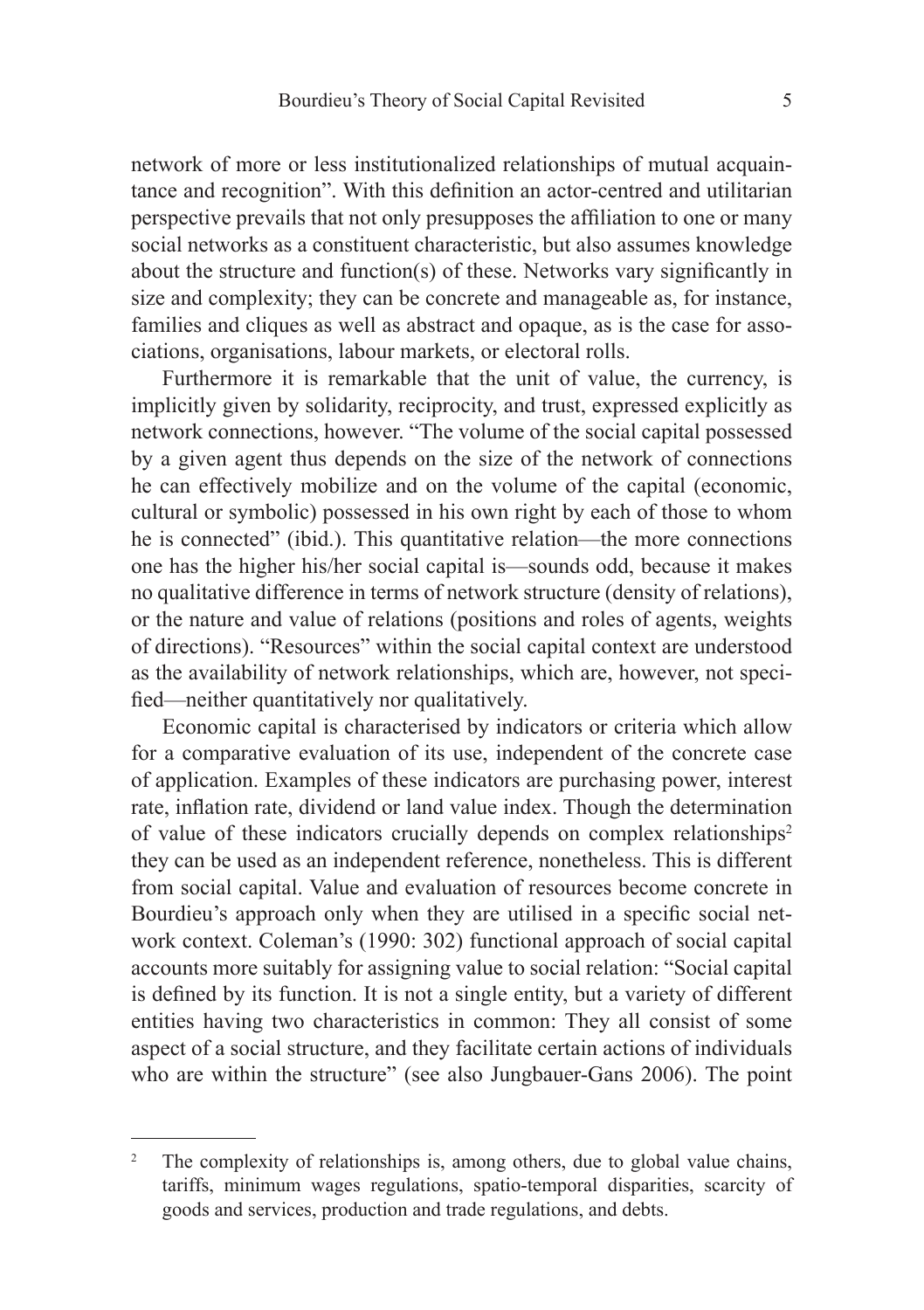#### Andreas Koch

I want to make here is: either social capital emerges routinely in concrete social network relations; if this is true then it would be more appropriate to disengage from the position of social capital as a sort of capital comparable with economic capital, because it has no common meaning transferable to arbitrary contexts. Or social capital can be counted and represented as figures; then it would be useful to consider social capital as methodologically closely related to economic capital. 3

The three functions of capital and money, respectively, are (i) a means of exchange, (ii) a means of value hedge and preservation, and (iii) a unit of calculation. 4 Accumulation may play a major role in all of these functions, but is not restricted to them. The worth of capital also stretches to the functions of distribution and circulation within a commodity and service economy (Felber 2010, Hopkins 2013). Taxation and social security contributions are other examples of how capital is used. In addition, economic capital accumulation implies accumulation of both surplus and debt. The execution of all these functions requires not only a general usability of capital but also a (statistical) scale of measurement that enables comparisons and evaluations across a diverse field of objectives, and of spatial and temporal scales. All this is not given—or not sufficiently so—with social capital. It is possible to weigh and to qualify the direction of network relations, but still no adequate measures are available which account for the latent variables associated with social capital. In other words, it makes no sense to say "we must double solidarity or trust by doing X". It would, however, be a scientifically fruitful endeavour to develop indexes of social capital—based

<sup>&</sup>lt;sup>3</sup> Coleman's definition points to another topic which will be briefly outlined here. His mutual reference of social structure and individual action contributes to the insight that the possession of social capital as resource must also consider the other side of the coin, that is the institutional arrangement regarding capital: a common agreement (by rules and laws) on, e.g., the properties of capital, its legal use, and the hedge of its value (inflation)

<sup>4</sup> Bourdieu highlights the "value of exchange" of social capital. Compared with economic capital this value is seen as neither original nor most important in economic trade relations. According to Kunkel's (2014: 123 ff.) reading of Graeber's (2011) book "Debt. The first 5.000 Years" it is the unit of calculation (UoC) that is historically original and economically important. This also has impacted and still impacts economic relationships since the function of the UoC is important for the emergence of debts, and debts in turn are one type of tie which continue for a long(er) period compared with trade relations. In addition, debts create a hierarchy of power between lender and borrower. Here an accumulation of capital and power is becoming manifest.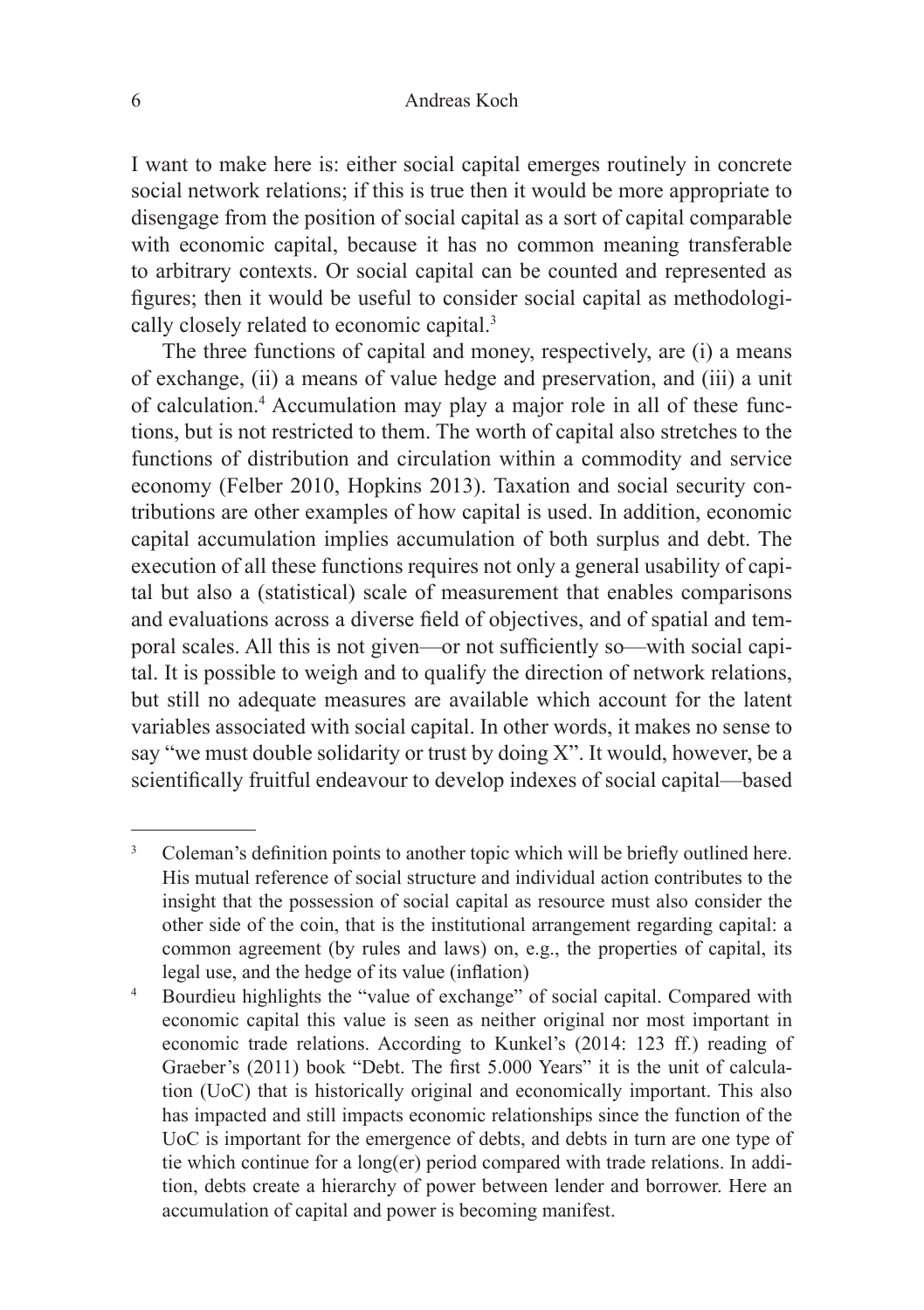on trust, solidarity, network relations, etc.—with the aim of investigating social networks comparatively.<sup>5</sup>

Economic capital too depends on exogenous factors, as mentioned above, which set their possession and use in relation to institutional regulations. This is similar to social capital: I possess trust and the power to "execute" trust (including the ability to sanction mistrust). In order to "execute" trust I must occupy an adequate position within the network—and this position depends crucially on the assignment of other members of the network. I may have earned the position because of my trustworthiness, but the position results in a (temporal) assessment of many exogenous influential forces. 6

Although Bourdieu's conceptualisation of social capital as one sort of capital relevant in social relations contributes to the discovery of social mechanisms of reciprocity and trust in social networks there remains a lack of conflation of or a lack of transferability between—the different sorts of capital. The gap between economic capital (property rights) on the one hand and cultural capital (educational qualifications) as well as social capital (network resources, or "titles of nobility" in Bourdieu's wording) on the other hand seems to be too large to allow for a seamless translation.

The thesis receives confirmation partly due to a change of the nature of economic capital in contemporary economies and societies, respectively. Today's regimes of capital accumulation are realised with advanced telecommunication technologies which ensure capital transfer without temporal delay. This situation is akin to Bourdieu's (1986: 241) description of a Roulette economy, "which holds out the opportunity of winning a lot of money in a short space of time, and therefore of changing one's social status quasi-instantaneously". This is close to a non-historical view, "[…] a world without inertia, without accumulation, without heredity or acquired properties, in which every moment is perfectly independent of the previous one  $[\ldots]$ " (ibid.).

<sup>&</sup>lt;sup>5</sup> Huge progress has been made in the field of analytical social network research; see, e.g., Batagelj et al. 2014, Buskens et al. 2015, Namatame and Chen 2016.

<sup>6</sup> Another interesting question which is simply raised here is that of settlement of surplus and debt. With respect to economic capital an agent (household) can have a surplus of income and debt (mortgage) at the same time. Similarly, it is possible (and real) to have positive income and public debt simultaneously. A third example would be the relation between interest (positive) and inflation (negative). Is this simultaneous settlement of "plus" and "minus" also possible in the domain of social capital?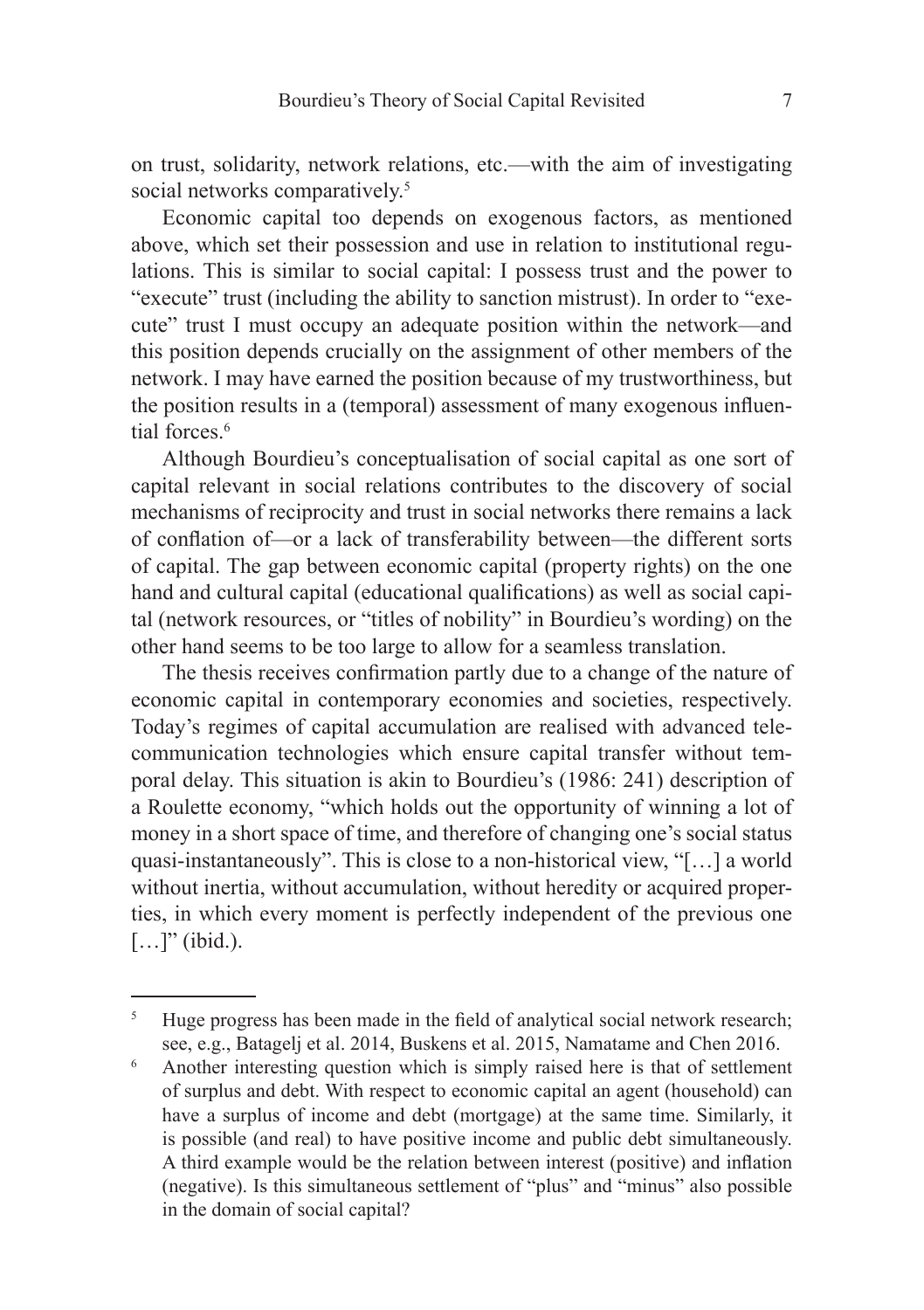#### Andreas Koch

The thesis also receives confirmation due to an increased struggle for a coherent and adequate interpretation of Bourdieu's definition of social capital under current societal conditions.<sup>7</sup> A common tendency can be seen in attempts that understand social capital in the most comprehensive way possible as basic ingredients of social networks. In this sense social capital is defined as "the stuff that networks are made of" (Früchtel et al. 2010: 85, translation A.K.]), or as a "rigorous relational category" (Kessl et al. 2005: 191, translation A.K.). Dill (2012: 85) claims for his own approach that a definition should be a clear and simple one: "Social capital is the sum of intangible merits and goods within a community" (translation A.K.). Although Bourdieu proposed a definition that can be applied to empirical studies in principle, many researchers are struggling with their own attempts to grasp the nature and epistemology of social capital.<sup>8</sup>

Dill's definition, for example, is anything but clear and simple. What can be accepted as "intangible merits" in communities and by whom? Who or what defines communities, and why are we dealing now with communities instead of networks? Are they identical? Who is producing and who is consuming intangible goods, based on which distribution rules? How does one sum up intangible goods? This definition is different from the accumulation and the "unit of calculation" concept, because it provides no clues about distributional rules (it is a simple sum), the nature of intangible goods, and the nature of communities (which is much harder to specify than talking about social networks<sup>9</sup>). The distinctive property of social capital in comparison with human or economic capital is, according to Dill (2012: 27), its total idealistic nature. If people are friendly to each other, hospitable, or if they trust strangers then they express an attitude which is independent from their bank account—and justifies attributing social capital to them. Is this really social capital? Important components are missing, such as the mobilising capacity, the mutual transferability of the different sorts of capital and thus an explicit dependency from the availability of economic capital to accumulate social (and cultural) capital.

<sup>&</sup>lt;sup>7</sup> These are definitions that are closely related to Bourdieu and his approach of social capital.

<sup>&</sup>lt;sup>8</sup> It must be added that this statement here takes the micro perspective into consideration, leaving aside for a moment definitions of social capital from the meso and macro perspective.

<sup>&</sup>lt;sup>9</sup> This can be confirmed by the work of, for example, Bauman (2001), Brumlik  $\&$ Brunkhorst (1993), and Gertenbach et al. (2010).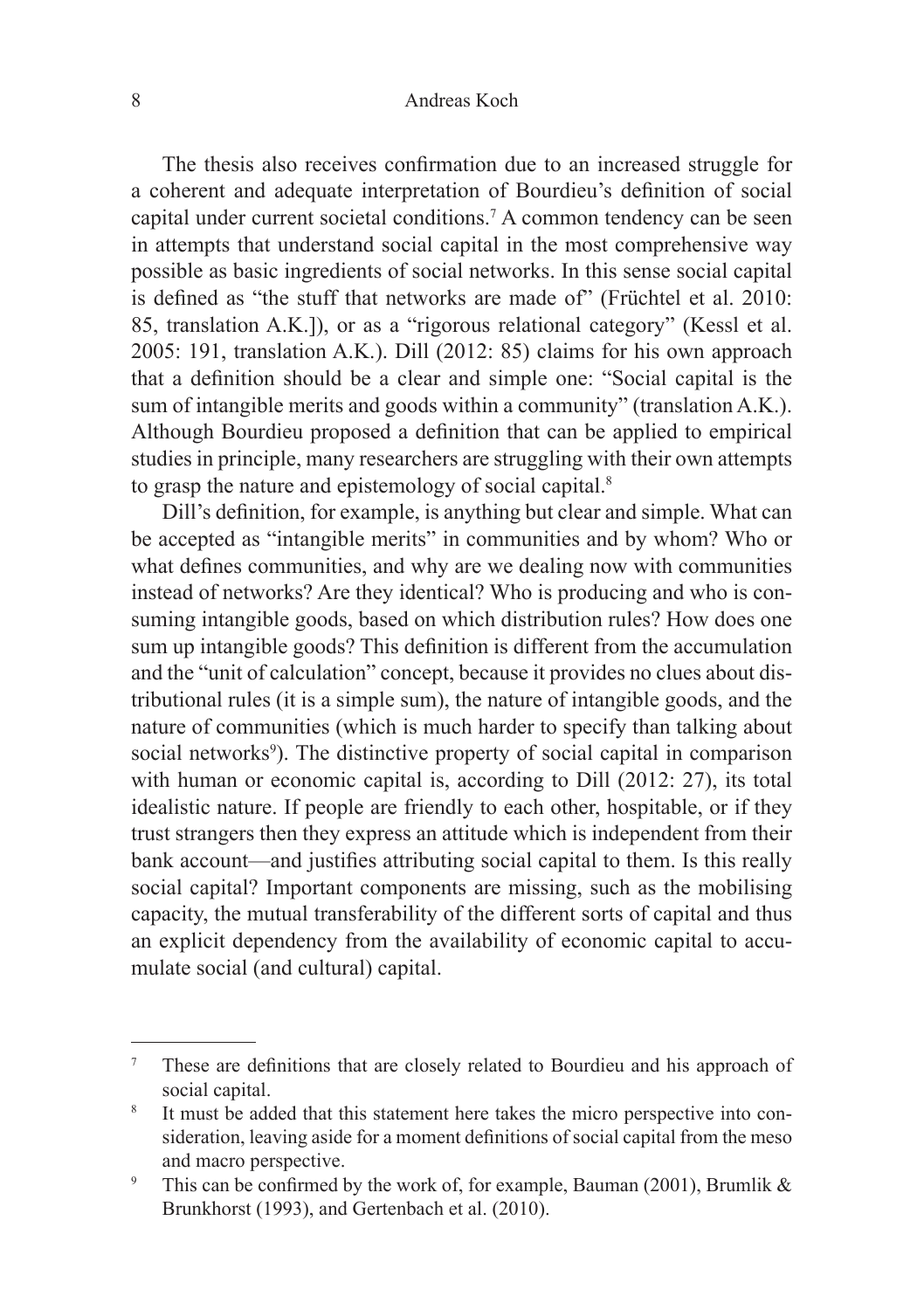These definitions may represent attempts to relax social capital from an all-encompassing economically grounded capital concept, but the conclusion given here is that they are far beyond approaches that appreciate an independent character of social characteristics and that enable a coupling to economic and cultural capital. In a nutshell: network relations, trust, or solidarity are not equivalent to "capital", but they need economic (and cultural) capital to exhibit the potential of being part of a network.

### The social domain of social capital

While with the first question the "capital" domain of social capital has been reflected it is the second question which turns its attention to the "social" domain of social capital. The problem raised here is whether social capital is a sufficiently comprehensive concept to scrutinize social relations in communities or collectives perceived as networks. Even if intangible commodities or values such as trust, reciprocity, responsibility or mutual support can be captured by the idea of a sort of capital, it is worth thinking about some other ingredients that help create ties between actors and that help understand the act of creating networks. To give an example: Woolcock (2000: 10 f.) distinguishes between "bonding", "bridging", and "linking" social capital10 in order to highlight different forces within social networks that are responsible (or at least a positive feed-back catalyst) for social inequalities. While they appear natural to our understanding when structuring networks qualitatively it is, however, useful to incorporate the material and immaterial components that make networks alive and visible this way.

Actor-Network-Theory (ANT) provides a convincing approach to address this question (Latour 2005, Latour 1993, Law & Hassard (eds.) 1999). 11 The cogent argument of ANT is to move from a "sociology of the social" to a "sociology of associations" which implies that "'social' is not some glue that could fix everything including what the other glues [of a sociology of the social, A.K.] cannot fix; it is *what* is glued together by many *other* types of connectors. Whereas sociologists […] take social aggregates as the given […] these other scholars, on the contrary, consider

<sup>&</sup>lt;sup>10</sup> Woolcock's differentiation in turn roots in Granovetter's (1973) work on strong and weak ties.

<sup>&</sup>lt;sup>11</sup> It is not the place here to delineate Actor-Network-Theory in detail; the brief reference to it just covers a few ideas addressed to social capital.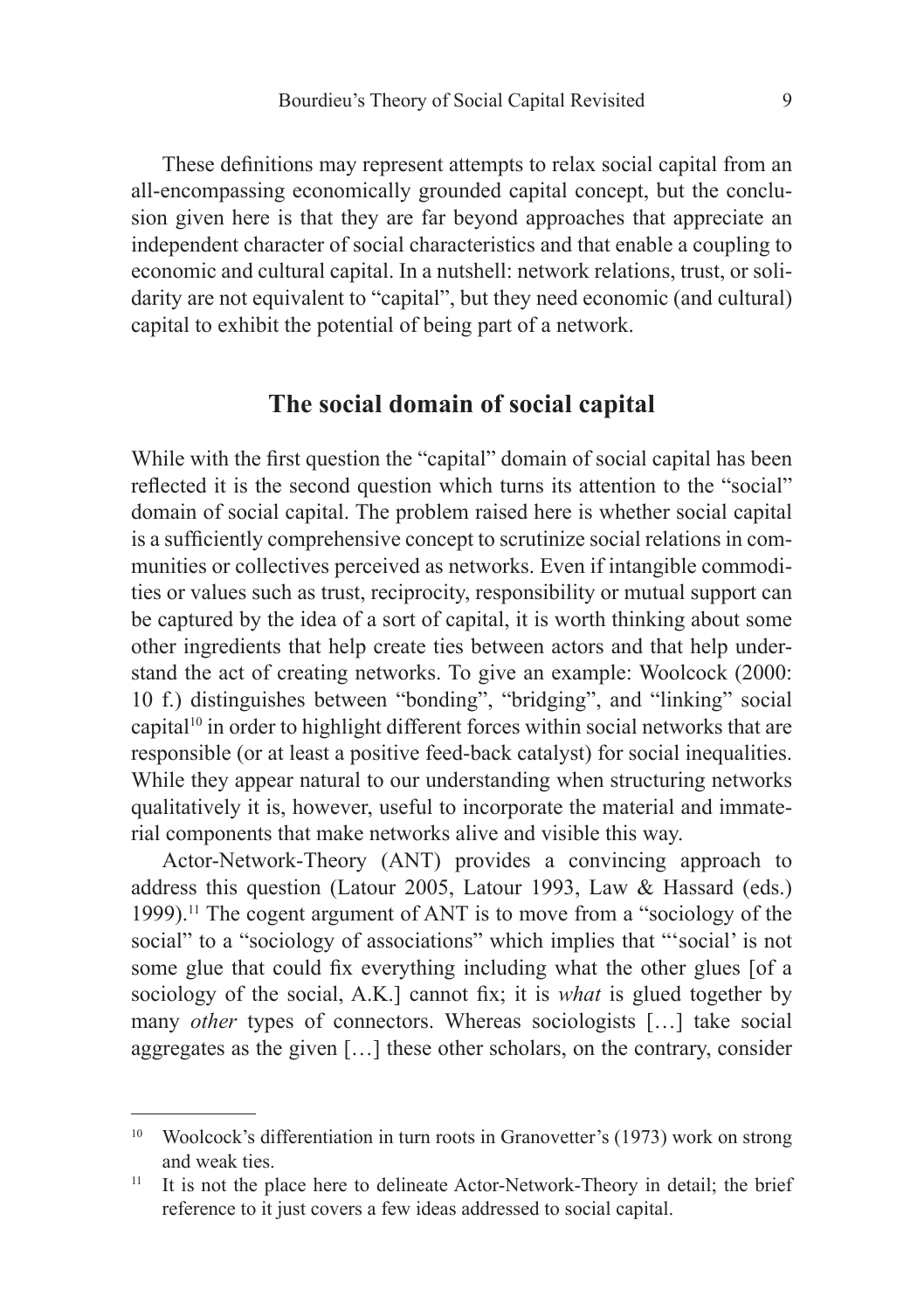social aggregates as what should be explained by the specific *associations* provided by economics, […], etc." (Latour 2005: 5, italics in original).

The "tracing of associations" as the main task of ANT means to collect data and all kinds of other materials (devices, reports, widgets, instruments, tables, etc.) with the aim of detecting relations, correlations, and—precisely—associations that may impact the emergence and/or continuation of networks between actants,12 i.e., human and non-human actors. This implies that social networks do consist of and are built on many more components than human nodes and their connections. Phenomena associated with social capital thus cannot be reduced to network features alone or to individual agents' properties. As human actors endowed with connections we are surrounded by and we rely on tangible (computers, electricity, etc.) as well as intangible things (software, knowledge, etc.) that are pertinent components for the creation and consolidation of networks. All these things, in addition, have an impact on the complementary relationship of autonomy and dependence, and conflate in individual actions.

ANT as a research programme is challenged by "five major uncertainties", four of which also shed some light on our question of extending the scope of social capital:

- the nature of groups: there exist many contradictory ways for actors to be given an identity;
- the nature of actions: in each course of action a great variety of agents seem to barge in and displace the original goals;
- the nature of objects: the type of agencies participating in interaction seems to remain wide open;
- the nature of facts: the links of natural sciences with the rest of society seems to be the source of continuous dispute (Latour 2005: 22).

For the sake of completeness the two types of "tracers of associations" are mentioned here. "An *intermediary* […] is what transports meaning or force without transformation: defining its inputs is enough to define its outputs. [...]. *Mediators* [...] cannot be counted as just one; they might count for one, for nothing, for several, or for infinity. Their input is never a good predictor of their output; their specificity has to be taken into account every time. […]. A properly functioning computer could be taken as a good case

<sup>&</sup>lt;sup>12</sup> The word *actant* is used to express the merging of humans and non-humans as acting units; its origin can be found in the study of literature (see Latour 2005: 54, Latour 1993: 23).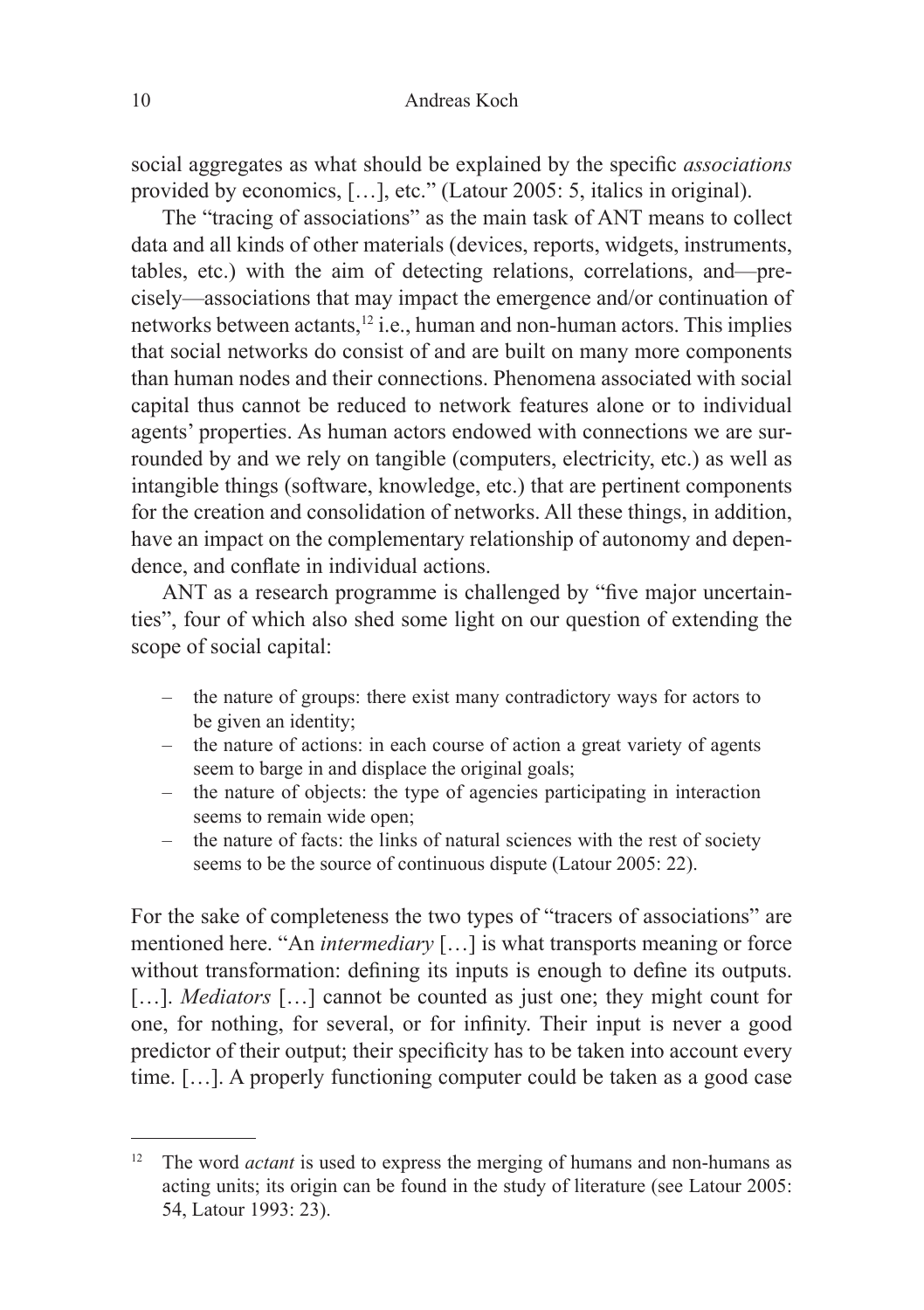of a complicated intermediary while a banal conversation may become a terribly complex chain of mediators where passions, opinions, and attitudes bifurcate at every turn" (ibid.: 39).

In our context of rethinking the meaning of social capital all these explanations elucidate that it would be misleading to reduce social network effects on trust, commitment, etc. exclusively to social network processes. The creation and/or enhancement of social capital may, in fact, take place in social networks, like economic capital is being created and increased in economic networks such as banks, insurance companies, stock exchanges or real estate agencies. Necessary and desirable prerequisites for the generation and articulation of social capital are—to a considerable extent to be found outside social networks. 13 Trust, reciprocity, morals, or attitudes will be reproduced and modified in social networks, but not exclusively produced. In a nutshell: the configuration of *social* capital such as "enforceable trust" (norm reliability at community level), "value introjection" (internalised general values to realise social ties) or "bounded solidarity"  $(identification of specific subgroups as specifically socially near)$  (see Portes) 1995, cited in Jungbauer-Gans 2006: 29 f.) also owes its common origin to social developments that lie outside the social domain, namely developments from economics, politics, law, or religion.

### The institutional domain of social capital

As invoked above the volume of social capital depends on the mobilising capacities of actors within a social network and on the economic, cultural, and symbolic resources they possess—and "they" are meant to be both the mobilising and the mobilised agents. Social capital thus always represents the amalgamation of material and symbolic (immaterial) com-

<sup>13</sup> In Latour's (2005: 84, italics in original) style of criticism, also against Bourdieu: "It would be incredible if the millions of participants in our courses of action would enter the social ties through three modes of existence and *only three*: as a 'material infrastructure' that would 'determine' social relations like in the Marxian types of materialism; as a 'mirror' simply 'reflecting' social distinctions like in the critical sociologies of Pierre Bourdieu; or as a backdrop for the stage on which human social actors play the main roles like in Erving Goffman's interactionist accounts. None of those entries of objects in the collective are wrong, naturally, but they are only primitive ways of packaging the bundle of ties that make up the collective."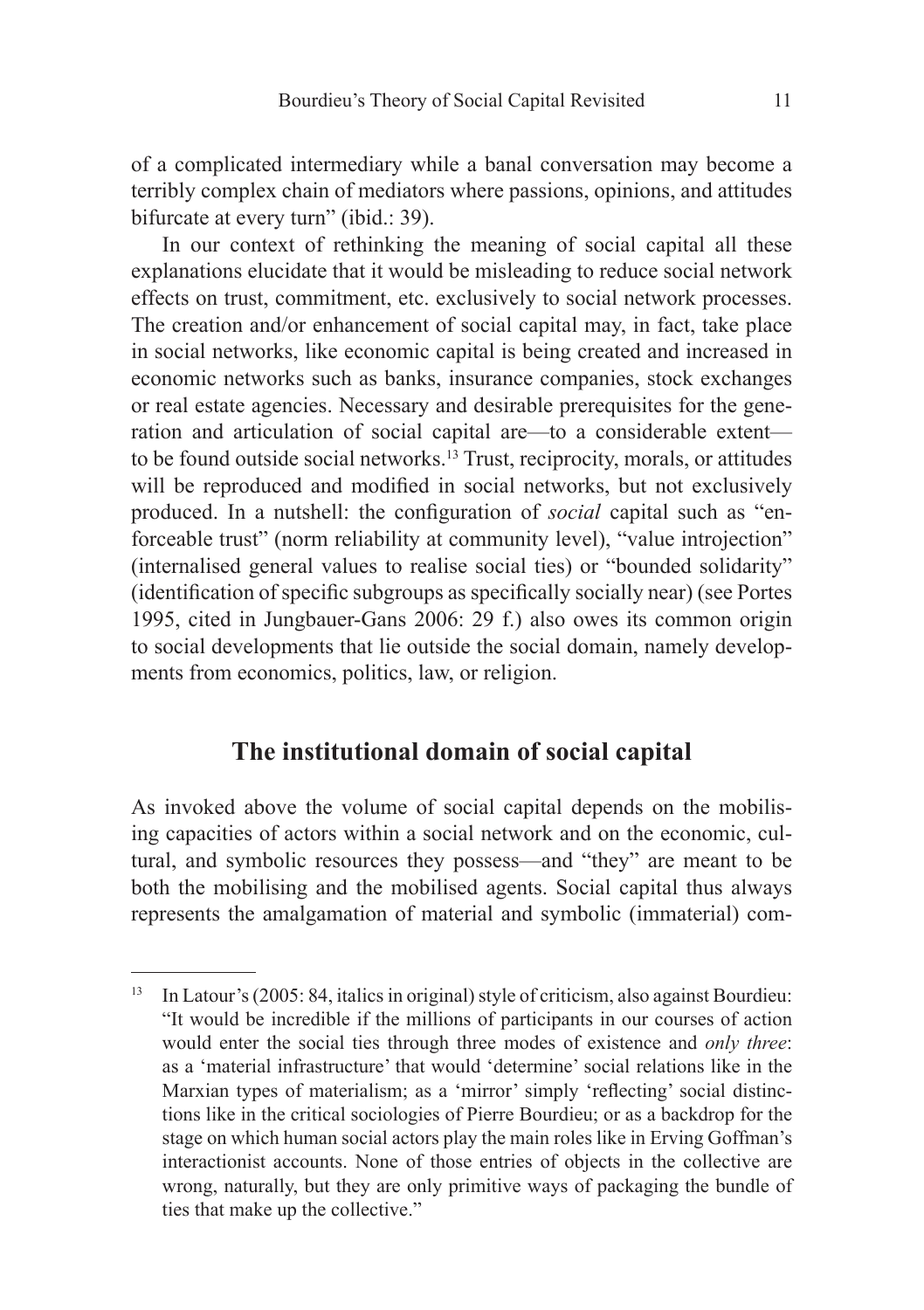ponents, which in turn implies that well-functioning networks never solely rely on spatial, social, and economic proximity. Economic capital generally serves as a necessary foundation for social and cultural capital, but all three sorts of capital do not blend into each other. This gives rise to deliberations which consider macro aspects such as social structure, norms, etc. as a complementary level in the creation and consolidation of social capital.<sup>14</sup> Bourdieu (1986: 254) actually criticises polarised debates, favouring either "economism" with its reduction of all sorts of capital to economic capital and to commercialised communication or "semiologism (or structuralism)" with its reduction of social interaction to communication leaving aside the rationalist impetus. His differentiation of the states of cultural capital—mentioned here as a source of comparative analysis—into "embodied state", "objectified state", and "institutionalised state" gives us some hints to justify the inclusion of social macro-scale determinants since it describes a climax from micro (body) to macro (institution).

The value of social capital in Bourdieu's theory is embedded into a social macro context which he calls social space or social field. Accumulation of social capital as an individual unit of calculation finds its relational counterpart in this social field, understood as a network of objective relations between positions (Bourdieu & Wacquant 1996: 127). Positions represent the (accumulated) possession of and access to capital. Social space, according to Kneer (2004: 33 and 39), functions as the overarching social field connecting different subfields with specific sorts of capital to a comprehensive entity. The ultimate aim of this theory design is to conceptualise a multidimensional approach of social classes (Weiß 2004: 214 ff.). Social capital in this sense is used to describe and explain empirically vertical differences in a society which is thought to be a stratified society.<sup>15</sup>

It is not intended here to discard the idea of social capital as a resource to gain positions in social networks (or at a larger scale in society), but to extend the actor perspective (bottom-up) to the institutional perspective (top-down) as an essential influential force for the existence and differentiated utilisation of capital. The idea of the individual actor equipped with

<sup>&</sup>lt;sup>14</sup> The philosophical definition of "complementarity" reminds us of the relationship of facts: the relation of two terms which do exclude one another but also supplement one another.

<sup>&</sup>lt;sup>15</sup> Bourdieu as a representative of a theory of praxis comprehends social classes statistically. Classes are thus represented through models, and as such they are models of statistical classes rather than models of political classes. This is seen here as a benefit and not a drawback.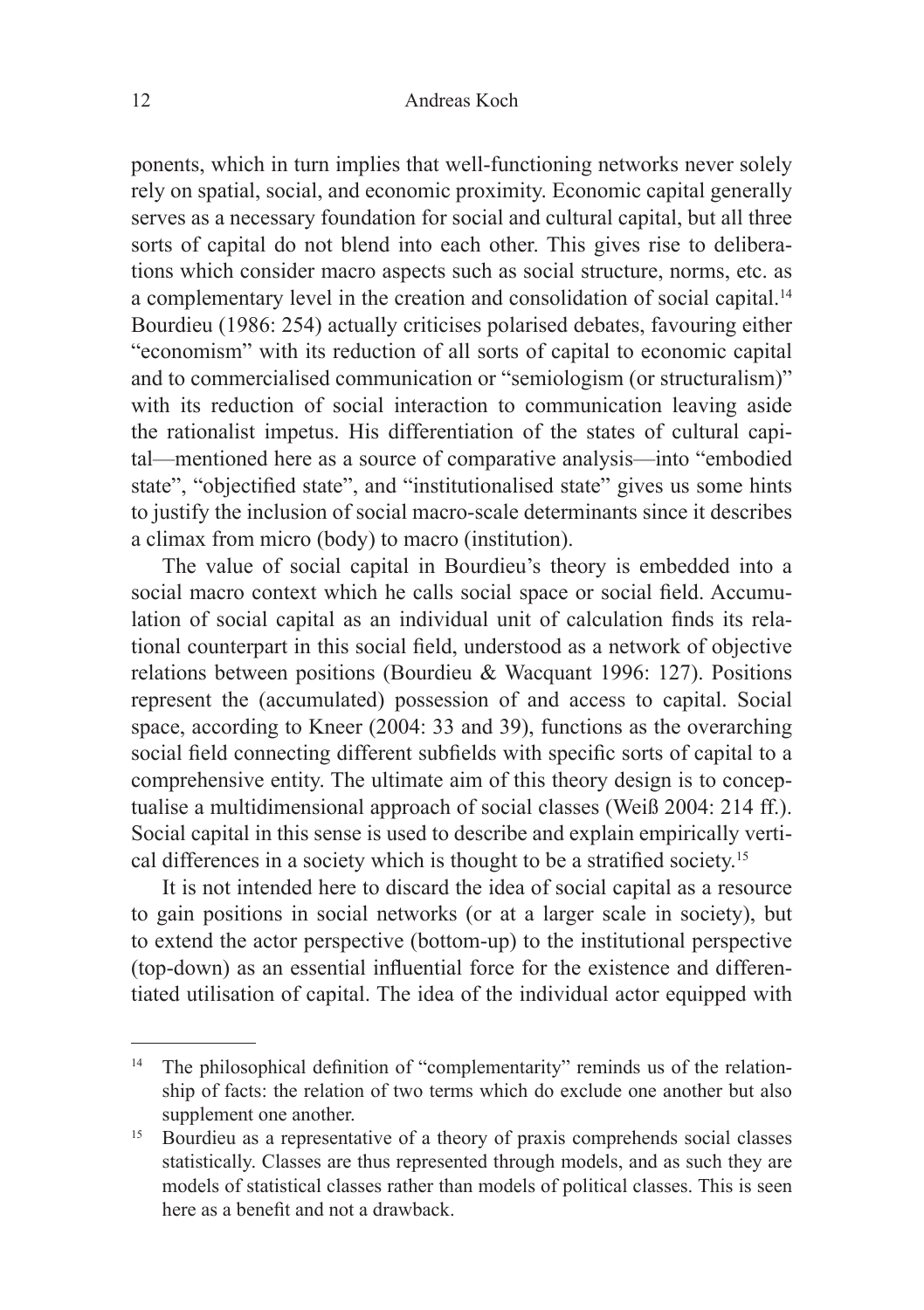autonomy arises due to associations—constraining associations as well as enhancing ones—available in a society. In the light of the contemporary economisation of most societal activities it is often stated that markets are a result of increased individualisation processes. Interestingly and convincingly, Nassehi & Nollmann (2004: 12) assume exactly the opposite: markets produce the individual who is then exploited as a consumer. Consequently, it is not positions that lead to social networks, but exactly the contrary: networks are the source of positions.

Any evaluation of social inequalities needs to account for a multidimensional and multi-contextualised set of criteria and associations which go beyond a narrow consideration of social (and cultural as well as economic) capital though all these sorts of capital are in fact a source of inequality.

Complementary to a vertically structured society it is suitable to distinguish social inequalities horizontally, i.e., within similar living conditions. 16 It is furthermore appropriate to take a functionally differentiated perspective of society into account, because it accounts for an institutionalised view of inequality. System theory (Luhmann 1993) with its distinction of interaction systems, organisations, and macro-systems such as "economy", "politics", "science", or "family" rests upon this functional differentiation. 17 The origin of differentiation is communication, since it allows thematic reduction in space and time if (and only if) "communication is compatible to communication". 18 Communication is likely to be vulnerable due to different sources of semantic misinterpretation; on the other hand there are basic codes that help to channel communication along specific paths of expectation—and expectation of expectation. 19

The functional approach of system theory does not exclude concepts of social classes but takes those concepts as one specific approach towards how we can interpret social inequalities as induced by vertical social status. Social capital as a metaphor for individual resources within a network structure of positions is then one possibility to account for enabling as well as

<sup>&</sup>lt;sup>16</sup> The question of what makes living conditions similar is very challenging, because it crucially depends on the selection of indicators which will highlight differences between individuals or collectives. Indicators are thus not naturally given.

<sup>&</sup>lt;sup>17</sup> Again, it is not the place here to delineate System Theory in detail; the brief reference to it just covers a few ideas addressed to social capital.

<sup>18</sup> In other words, a talk that can successfully proceed among its members performs the condition of compatibility.

<sup>&</sup>lt;sup>19</sup> The scientific code is "truth", the political code is "power", in economy it is "capital transfer", and the family code is "trust".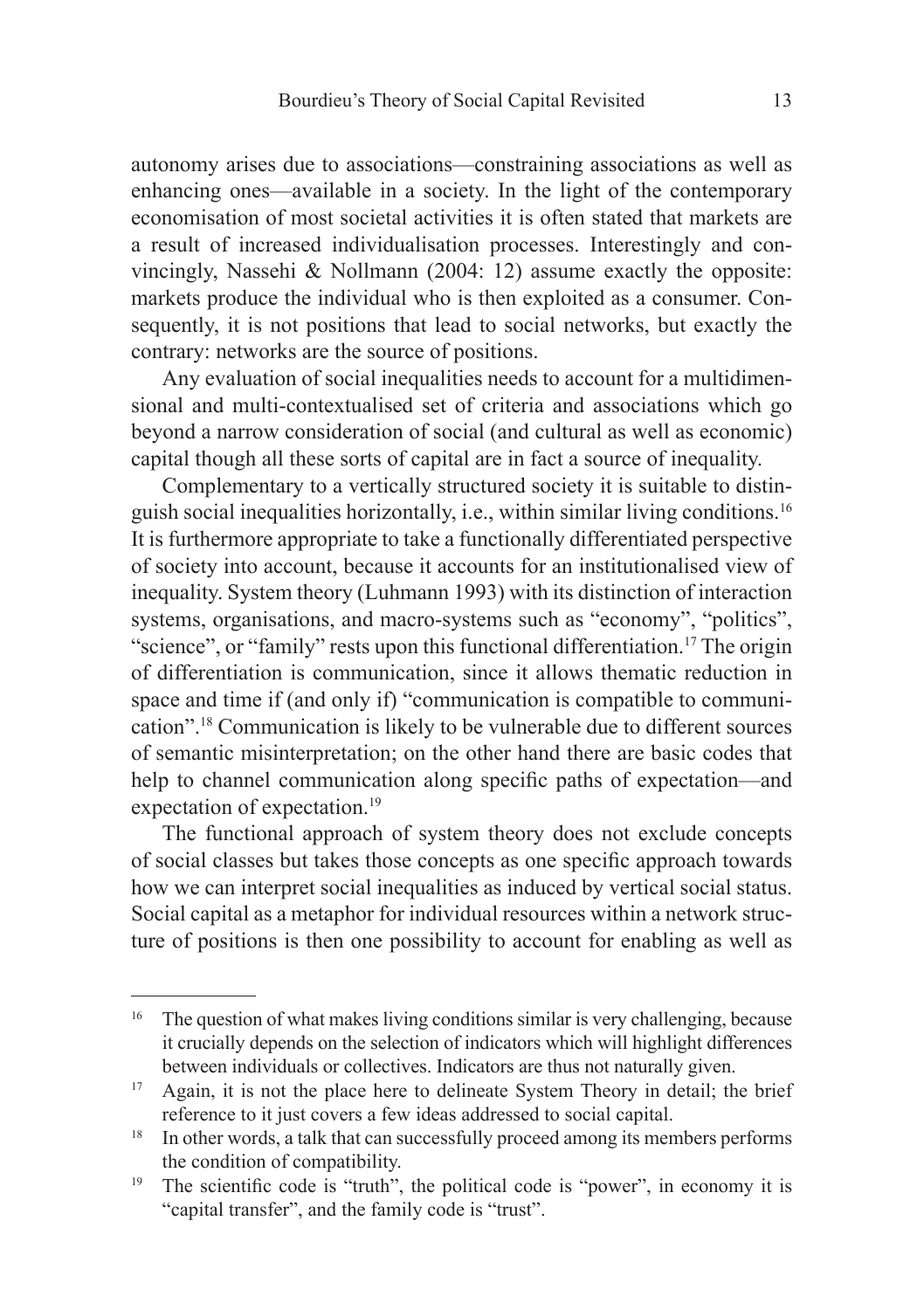constraining conditions of actors according to their (assumed) goals. A systemic approach explicitly pays attention to the macro social determinants of network structures, including their definitions of functions and borders.<sup>20</sup>

Social structures emerging through associations of tangible and intangible components and functionally specified in different social systems can therefore be interpreted as a meaningful source for the provision of constituents necessary to create and organise resources as social capital. Institutional capital made available by public authorities, for example, has to be taken seriously into account to explain the research progress of private companies. This has been convincingly elaborated by Mazzucato (2013) for the role of the state in supporting companies with public venture capital and sophisticated knowledge transfer. 21

An understanding of social capital as resources dedicated to mobilise network relationships neglects social capital (including economic and cultural capital) provided by public institutions. It might be helpful to benefit from Granovetter's "weak ties" when searching for a new job, but the weak and strong ties of state Job Centres offered to unemployed or inadequately qualified persons is at least as meaningful as the role of hair cutters. This is also true for a public police force instead of private security, and public courts instead of private tribunals. In a nutshell: public institutions are by and large structurally more stable and just as effective and even more targetaimed than social networks capitalised by social capital.

### **Conclusion**

The paper discussed three questions about the meaning of Bourdieu's social capital theory in the context of (i) capital economy, (ii) social associations, and (iii) social institutions. Three conclusions were drawn: (i) solidarity, reciprocity, and trust are to a large part independent from capital, even if capital is a necessary condition in contemporary societal constitutions;

<sup>&</sup>lt;sup>20</sup> Putnam's (2002) approach appears to be appropriate to specify social capital from the social macro level since it enables a deduction of concrete application cases from commonly recognized and valid criteria which define social capital. This is the premise to inductively account for social capital in Bourdieu's reading.

<sup>&</sup>lt;sup>21</sup> Mazzucato (2013: 115 ff.) illustrates, among other examples, the case of Apple's increased economic relevance which owes its success to a public funding scheme; she criticises that profits are going to be privatized while loss is going to be socialized.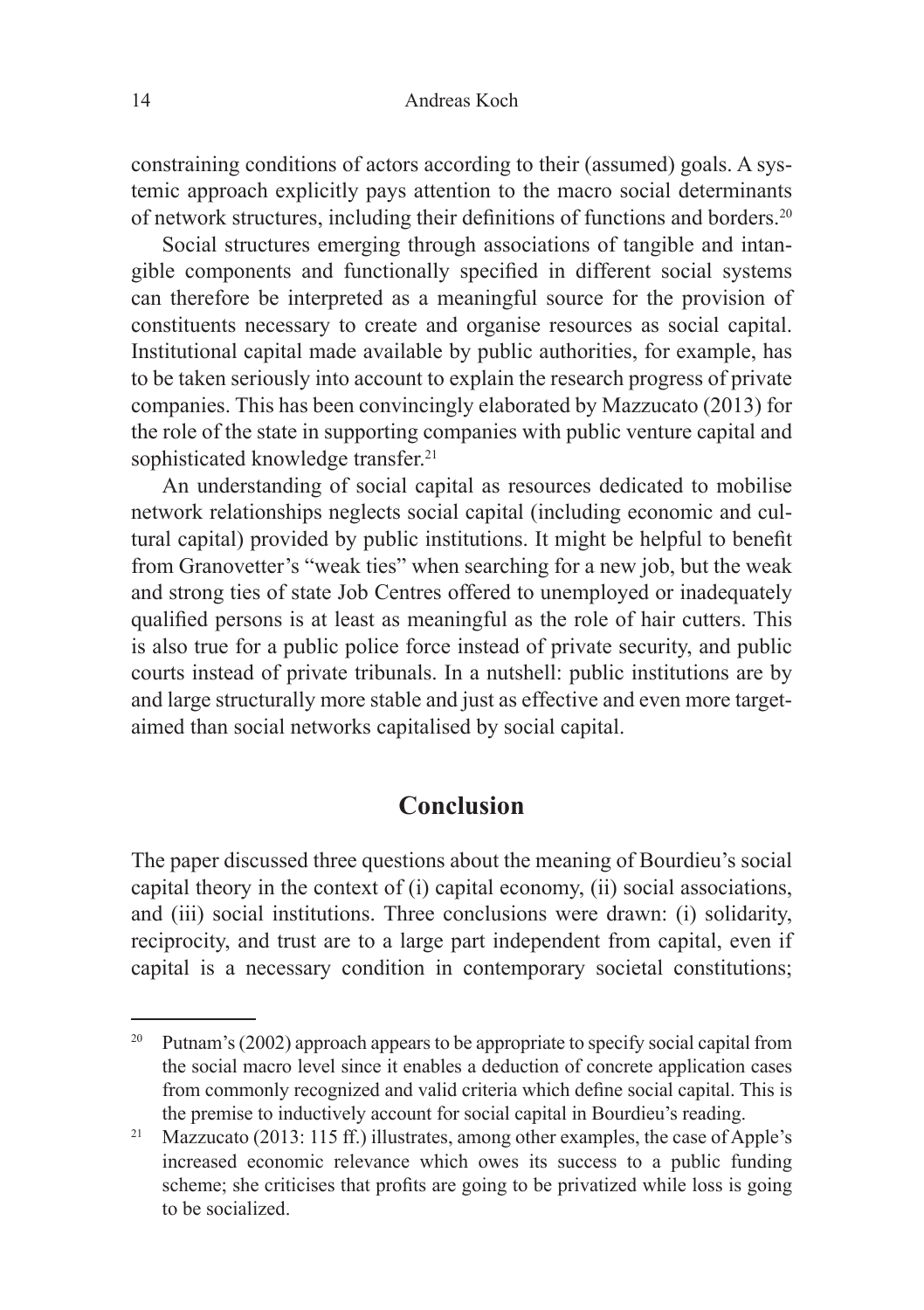(ii) social relations are composed of many more "things" (objectives) than accumulated capital; (iii) institutionalised social capital is a relevant instrument to contribute to well-being.

What is the purport of the logic of capital accumulation? For economic capital it may be justified by an utilitarian or hedonistic assumption about human behaviour, because we can—to a certain degree or to infinity? afford more material and intangible things more often. Economic capital, in addition, can be utilised as a means of social distinction, particularly if it is no longer used to create quantitative surplus but to identify with exceptional apartments, branded articles, exclusive cars or paintings.

But what about the accumulation of cultural capital? Is the acquisition of more and more educational qualifications utilitarian or hedonistic? Do these accumulations ensure adequate recognition by markets? And what about the accumulation of social capital? Are more network relations per se better? Is it possible to accumulate trust and solidarity?

All these questions justify a revision of Bourdieu's concept of social capital, incorporating "values" beyond capital, "socialised associations" beyond the social, and "institutions" beyond human activity. Last but not least: at a time of growing highly sophisticated technologies more social capital values are going to be outsourced to virtual services ("apps") and the traditional friendly turn becomes a rare event. In terms of capital, "the less commonly we do somebody a favour the more nervous we get. We are likely to pay anybody back in his/her own coin, better today than tomorrow […]" (Reinhardt 2016: 56).

### **References**

- Batagelj, V./Doreian, P./Ferligoj, A./Kejžar, N. (2014): Understanding Large Temporal Networks and Spatial Networks. Chichester: John Wiley & Sons.
- Bauman, Z. (2001): Community. Seeking Safety in an Insecure World. Cambridge: Polity Press.
- Bourdieu, P. (1986): The forms of capital. In: Richardson, J. (ed.): Handbook of Theory and Research for the Sociology of Education. New York, pp. 241–258 (translated by Richard Nice). Online available at: https:// www.marxists.org/reference/subject/philosophy/works/fr/bourdieuforms-capital.htm (09.02.2016).
- Bourdieu, P./Wacquant, L. J. D. (1996): Die Ziele der reflexiven Soziologie. In: Bourdieu, P./Wacquant, L. J. D. (eds.): Reflexive Anthropologie. Frankfurt a. M.: Suhrkamp Verlag.